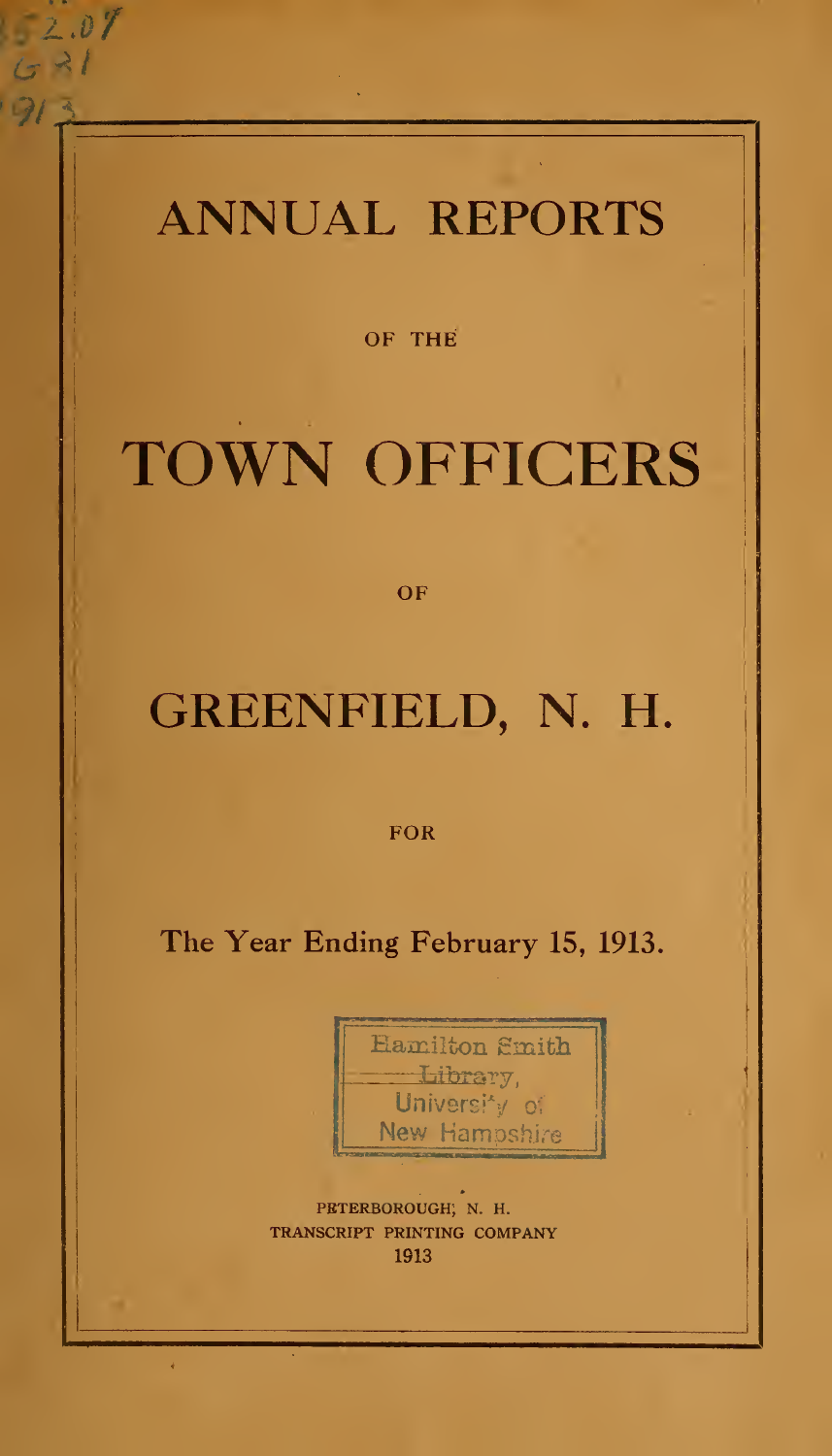×

 $\mathcal{A}_{\mathcal{A}}$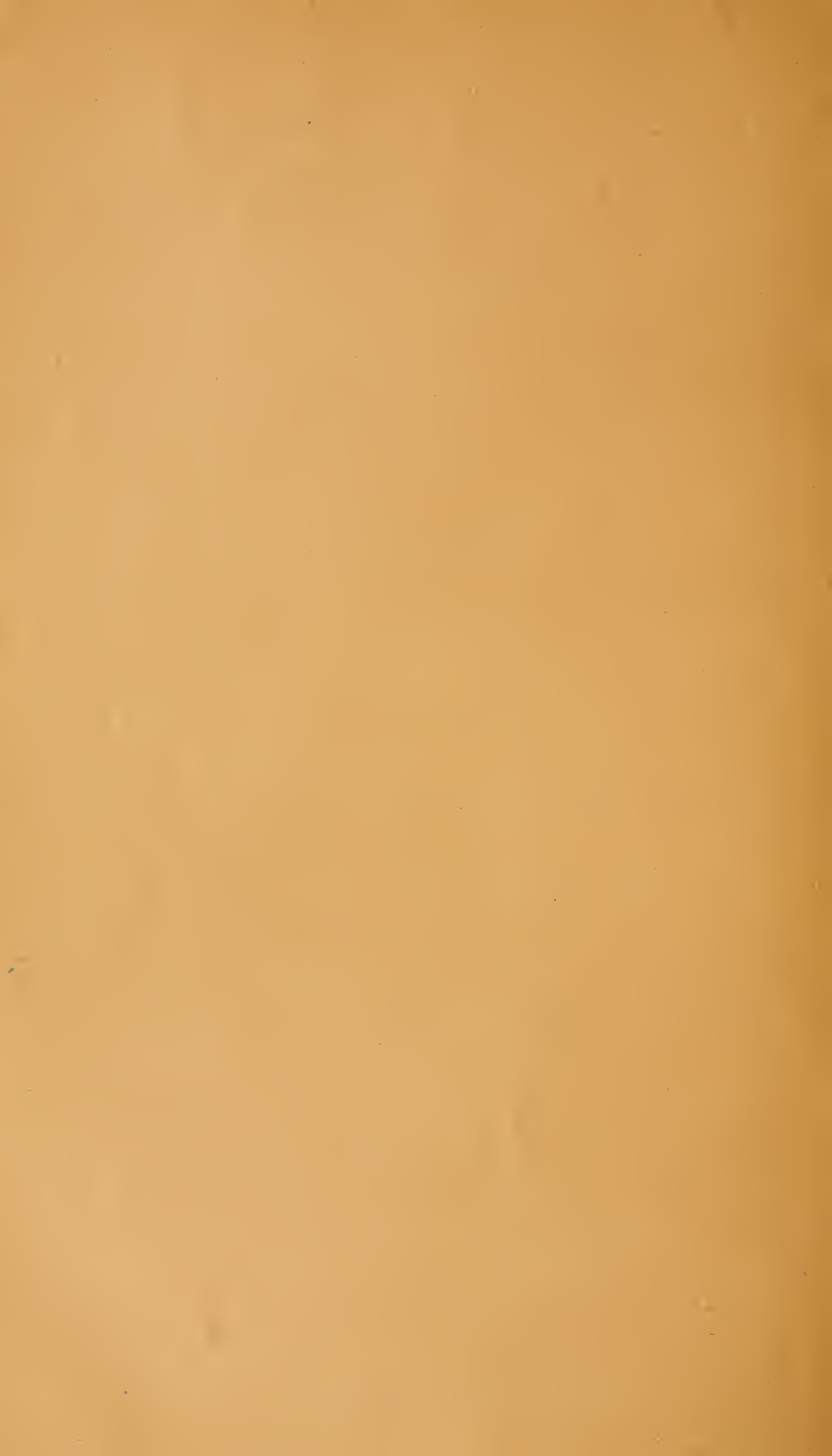# ANNUAL REPORTS

OF THE

 $\sim$   $\sim$ 

# TOWN OFFICERS

OF

## GREENFIELD, N. H.

FOR

The Year Ending February 15, 1913.

PETERBOROUGH, N. H. TRANSCRIPT PRINTING COMPANY 1913

 $\bullet$ 

 $\bar{\mathbf{v}}$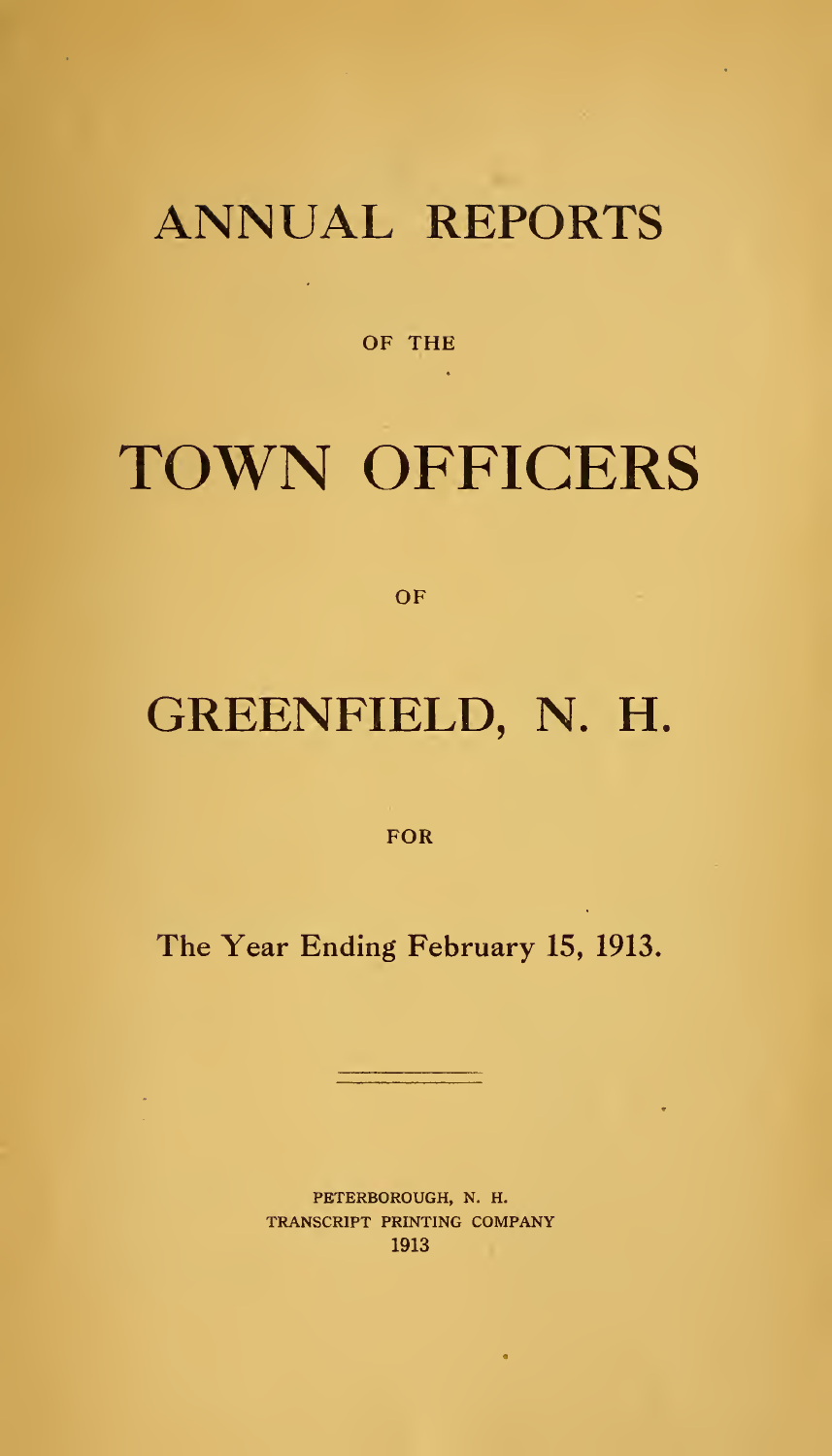$\lambda$ ) 352.07<br>G81<br>1913

Digitized by the Internet Archive in 2011 with funding from **Boston Library Consortium Member Libraries** 

http://www.archive.org/details/annualreportofto1913gree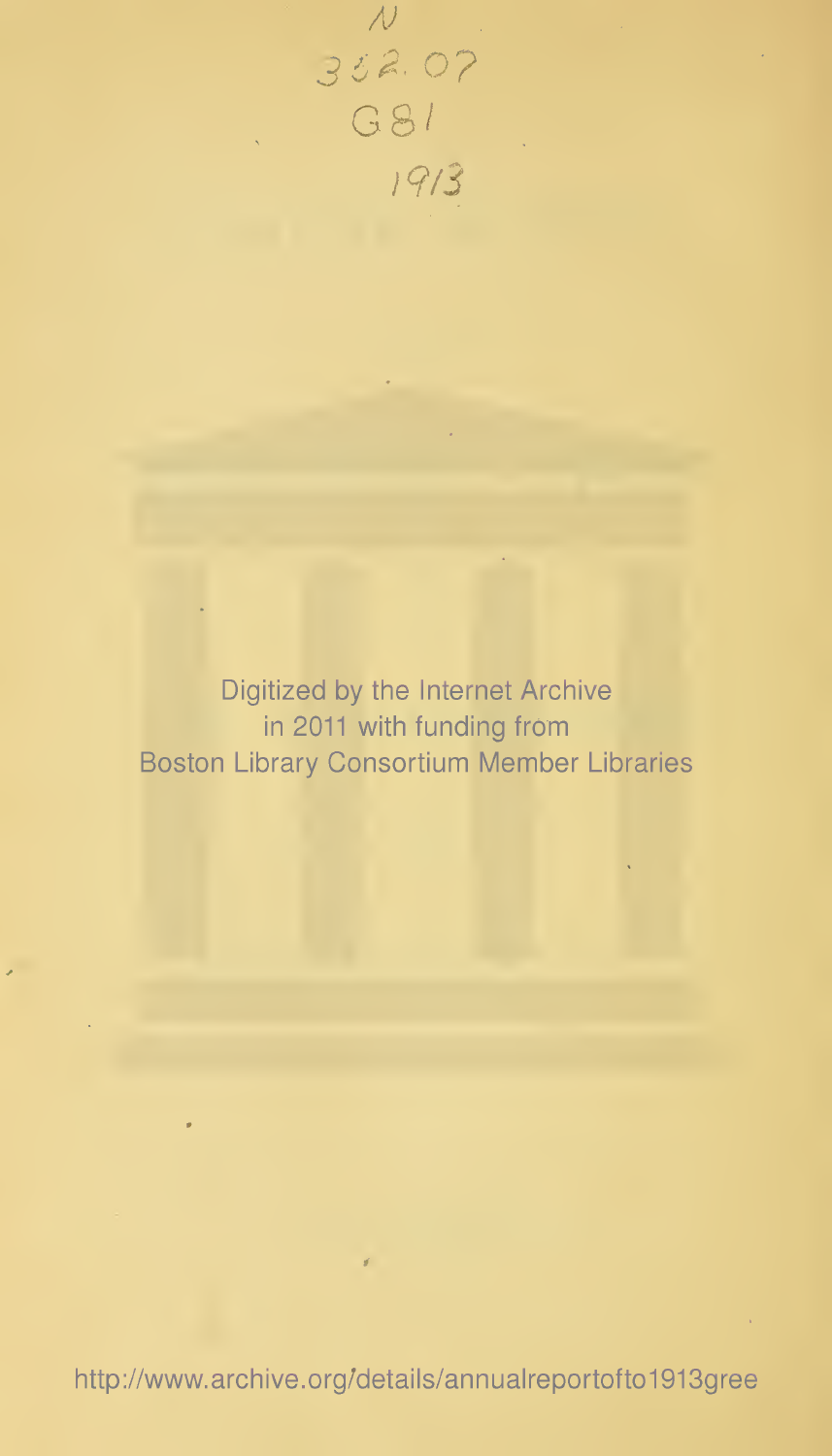### SELECTMEN'S REPORT.

VALUATION, APRIL 1, 1912.

| Polls                     | 15,000 00<br>$\mathbb{S}$ |            |
|---------------------------|---------------------------|------------|
| Real estate, resident     | 218,072 00                |            |
| Real estate, non-resident | 61,332 00                 |            |
| Horses                    | 13,760 00                 |            |
| Oxen                      | 963 00                    |            |
| Cows                      | 13,244 00                 |            |
| Neat stock                | 4,686 00                  |            |
| Sheep                     | 407 00                    |            |
| Hogs                      | 25 00                     |            |
| Vehicles                  | 3,600 00                  |            |
| Fowls                     | 1,388 00                  |            |
| <b>Bank</b> stock         | 1,200 00                  |            |
| Money on hand             | 8,753 00                  |            |
| Stock in trade            | 23,350 00                 |            |
| Wood and timber           | 7,496 00                  |            |
| Mills                     | 1,200 00                  |            |
| <b>Buildings</b>          | 1,200 00                  |            |
| Soldiers exemptions       |                           | \$3,430 00 |
| Taxable valuation         |                           | 375,676 00 |
| Total valuation           |                           | 379,106 00 |
|                           | APPROPRIATIONS.           |            |
| Town charges              | 1,000 00                  |            |
| Highways                  | 1,000 00                  |            |
| Library                   | 100 00                    |            |
| Memorial Day              | 25 00                     |            |
| Water                     | 300 00                    |            |
| Pumps                     | 25 00                     |            |
| Fertilizer for trees      | 25 00                     |            |
| Picking moths             | 300 00                    |            |
| State tax                 | 952 00                    |            |
| County tax                | 433 55                    |            |
| Support of schools        | 892 50                    |            |
| High school tuition       | 400 00                    |            |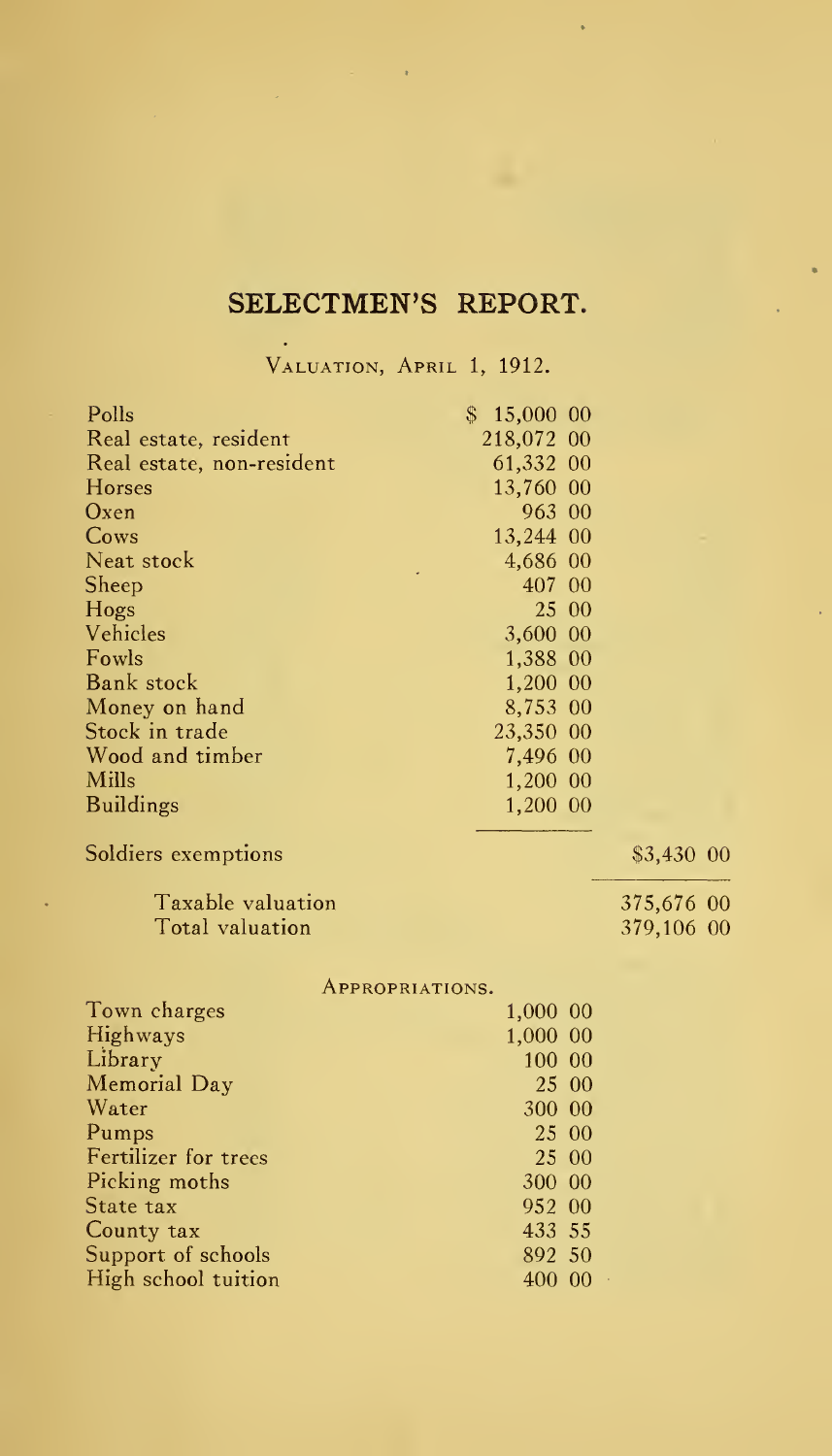| Salaries school board | 65 00  |
|-----------------------|--------|
| Note and interest     | 534 46 |
| Text books            | 25 00  |
| Flag                  | 3 00   |
| <b>Supplies</b>       | 150 00 |
| Repairs               | 100 00 |
| In addition to law    | 300 00 |
|                       |        |

6,630 51

Rate per cent., \$1.75. Amount of taxes assessed, \$6,575.71.

#### Expenditures.

| Treasurer library              | 100 00   |
|--------------------------------|----------|
| State tax                      | 952 00   |
| County tax                     | 433 55   |
| Schools                        | 2,541 90 |
| School note and interest       | 534 47   |
| Note and interest of town note | 1,142 88 |
| Interest on trust funds        | 29 25    |
| Overseer poor                  | 106 71   |
| Miscellaneous                  | 767 73   |
| Town officers                  | 416 50   |
| Highways                       | 1,133 07 |
| Picking moths                  | 338 34   |
| Board of Health                | 80 89    |
| Damage to sheep                | 50 00    |
|                                |          |

8,627 29

#### TOWN OFFICERS.

| E. J. Fletcher, selectman      | 65 00 |
|--------------------------------|-------|
| J. T. Robertson, selectman     | 60 00 |
| P. A. Lowe, selectman          | 55 00 |
| Fred B. Brooks, town treasurer | 25 00 |
| J. K. Felch, tax collector     | 60 00 |
| W. L. Hopkins, town clerk      | 25 00 |
| Geo. Burnham, overseer poor    | 25 00 |
| J. Warren, police services     | 20 50 |
| E. C. Emery, police services   | 6 00  |
| J. T. Robertson, moderator     | 6 00  |
| G. S. Peavey, supervisor       | 15 00 |
| Hugh McCanna, supervisor       | 15 00 |
| C. M. Gipson, auditor          | 2 00  |
| Fred Gould, auditor, '11, '12  | 4 00  |
|                                |       |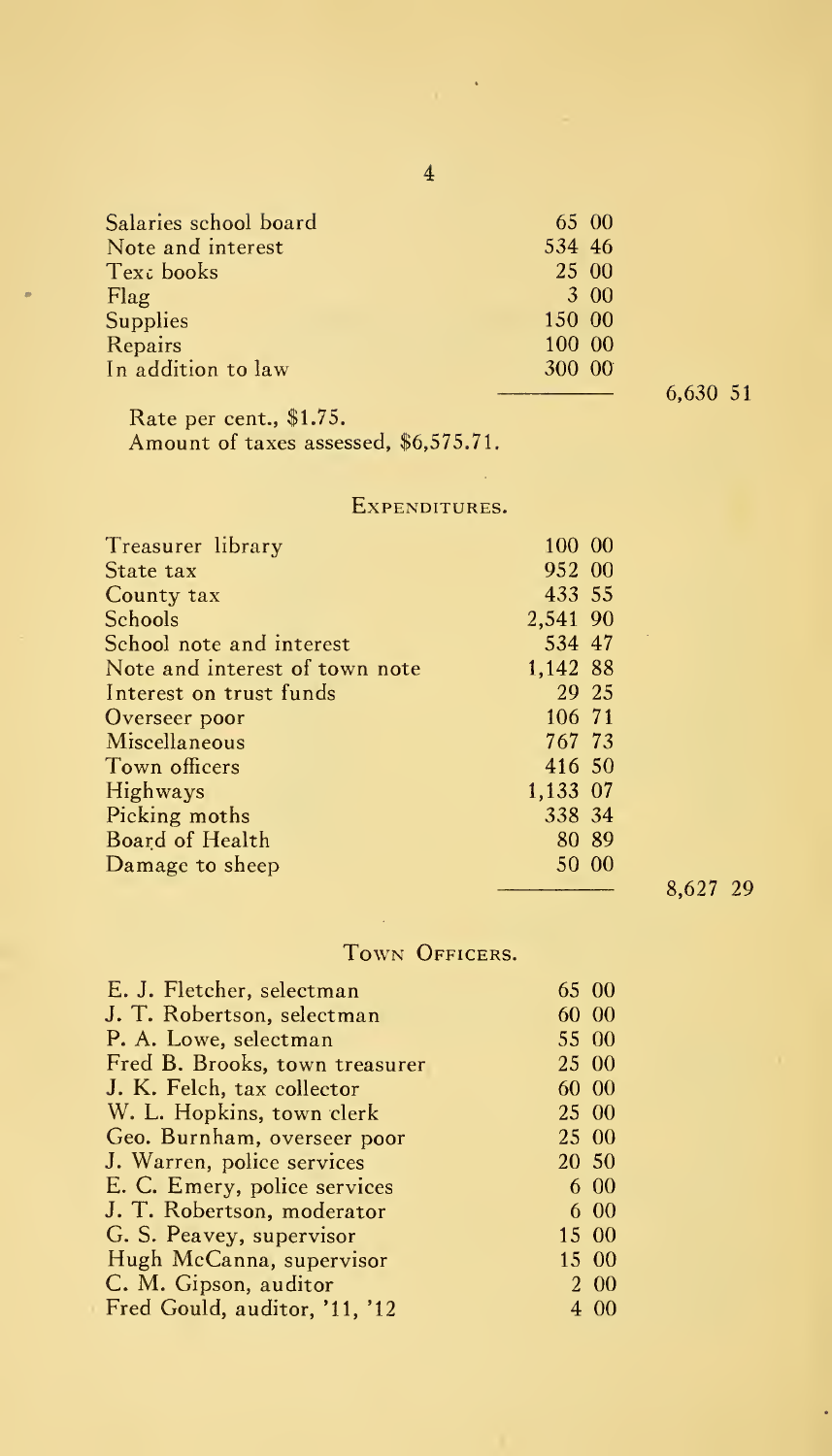| Fred Gould, supervisor           | 15 00 |
|----------------------------------|-------|
| Fred Gould ballot inspector      | 3 00  |
| Fred Aiken, ballot inspector     | 6 00  |
| F. B. Atherton, ballot inspector | 4 0 0 |
| J. K. Felch, ballot inspector    | 300   |
| W. P. Hopkins, ballot inspector  | 2 00  |
|                                  |       |

300 97

|              | PICKING MOTHS. |        |
|--------------|----------------|--------|
| F. W. Perham |                | 338 34 |
| Received     | $$23\;42$      |        |
| Due          | 13 95          |        |
|              |                | 37 37  |
| Cost to town |                |        |

**MISCELLANEOUS** 

| Printing town reports                | 37 05             |           |
|--------------------------------------|-------------------|-----------|
| Insuring library                     | 36 00             |           |
| Memorial Day                         | 25 00             |           |
| Ray Perham, lighting street lamps    | 18 00             |           |
| Fertilizing trees                    | 10 50             |           |
| F. W. Perham, plate for road machine |                   |           |
| and express                          | 9 05              |           |
| F. B. Atherton, fighting fires       | 25 00             | $\bullet$ |
| E. C. Eastman                        | 2 87              |           |
| Fighting fire near E. Muzzy's        | 7 45              |           |
| E. C. Hopkins for fire company       | 9 75              |           |
| F. J. Aiken, care of cemeteries      | 15 90             |           |
| Ray Perham, lighting street lamps    | 18 00             |           |
| E. C. & W. L. Hopkins, store bill    | 54 15             |           |
| G. S. Peavey, check list and express | 2 30              |           |
| Dr. Harrington                       | 15 00             |           |
| Ray Perham, lighting street lamps    | 18 00             |           |
| Dewey Co., street lamps and globes   | 31 00             |           |
| Martin Mann, sawing wood             | $\cdot 1 \;\; 50$ |           |
| C. M. Mann                           | 15 00             |           |
| C. M. Mann, pails                    | 3 85              |           |
| F. J. Aiken, work on street lamps    | 2 50              |           |
| E. A. Felch, store bill              | 10 90             |           |
| J. Hill, lighting street lamps       | 18 00             |           |
| John Warren, repairing street lamps  | 6 10              |           |
| John Warren, care of tramps          | 15 00             |           |
| N. F. Cheever, returning births and  |                   |           |
| deaths                               | 2 75              |           |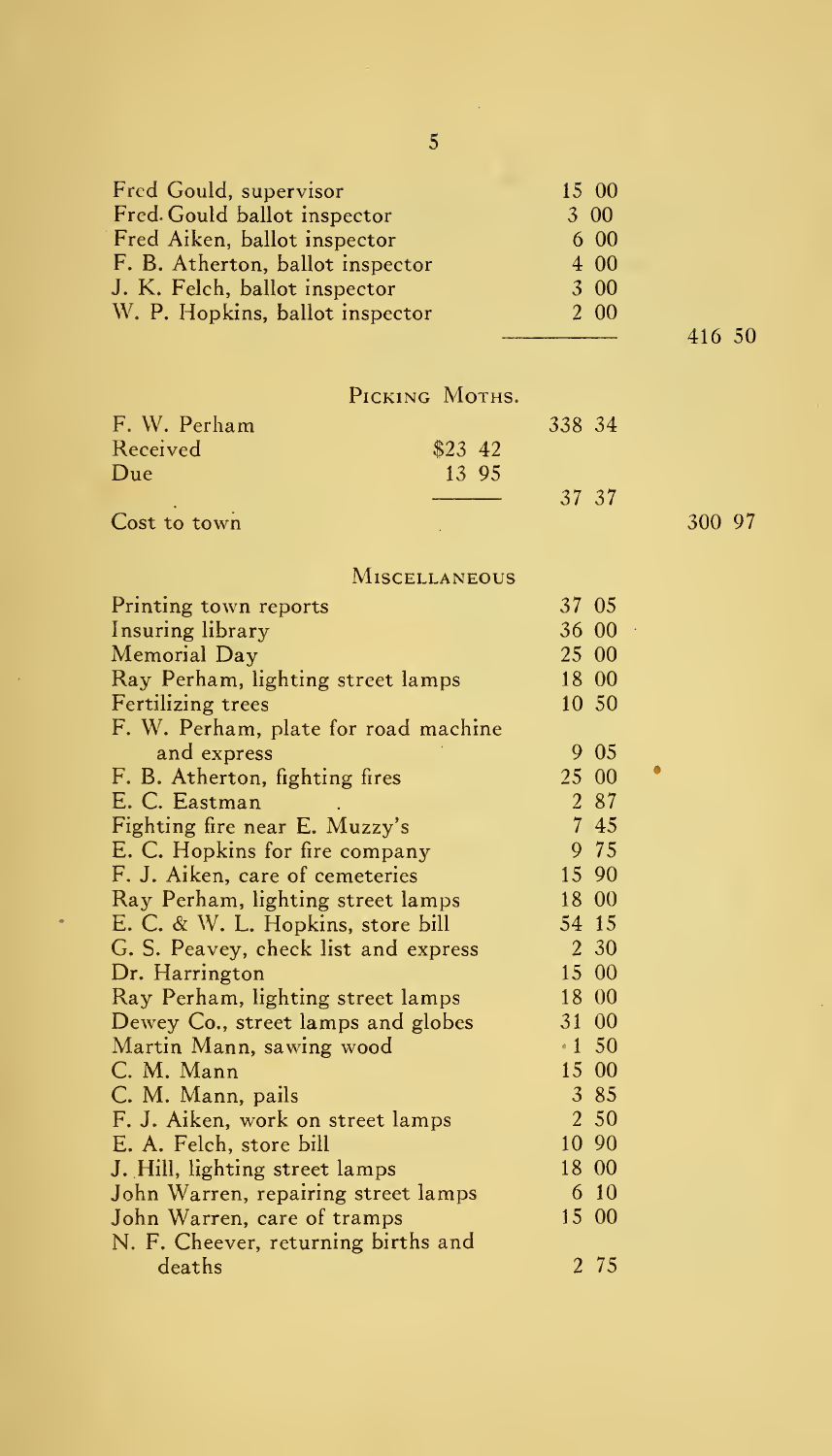| J. T. Robertson, repraisal of land       | 24 00 |          |  |
|------------------------------------------|-------|----------|--|
| J. T. Robertson, bounty on hedgehogs     |       | $1 \ 00$ |  |
| J. T. Robertson, trip to Manchester      |       | 5 00     |  |
| W. L. Hopkins, storing fire engine       |       | 12 00    |  |
| F. B. Atherton work on water             |       | 4 05     |  |
| E. C. Hopkins for fire company           | 34 20 |          |  |
| E. J. Fletcher, bounty on hedgehogs      |       | 3 40     |  |
| C. H. Blanchard, spreading fertilizer    |       | 1 00     |  |
| A. R. Holt, putting chemicals on com-    |       |          |  |
| $\cdot$ mon                              |       | 1 75     |  |
| E. J. Fletcher, express                  |       | 50       |  |
| $\epsilon$<br>66<br>postage              |       | 1 14     |  |
| $\epsilon$<br>$\epsilon$<br>telephone    |       | 90       |  |
| 66<br>66<br>time and expense             |       | 4 50     |  |
| 66<br>66<br>trip to Manchester           |       | $5\,00$  |  |
| $\overline{6}$<br>66<br>time and expense |       | 2 00     |  |
| 66<br>66<br>4515 ft. bridge plank        | 99 33 |          |  |
| $\epsilon$<br>66<br>1634 ft. stringers   | 27 77 |          |  |
| 66<br>66<br>repraisal land               |       | 24 00    |  |
| trip to Manchester<br>P. A. Lowe.        |       | 5 00     |  |
| $\epsilon$<br>66<br>repraisal of land    |       | 24 00    |  |
| $\epsilon$<br>66<br>telephoning          |       | 10       |  |
| 66<br>66<br>postage                      |       | 2 00     |  |
| $\epsilon$<br>66<br>bounty on hedgehogs  |       | 6 00     |  |
| Henry J. Holt, guideboards               |       | 9 00     |  |
| W. D. Hardy, 1021 ft. bridge plank       |       | 22 47    |  |
| W. D. Hardy, 5 stringers                 |       | 9 00     |  |
| G. H. Putnam, election dinner            |       | 9 00     |  |
| G. H. Putnam, lodging and board 2 people |       | 2 50     |  |
| Fred Aiken, repairing lamps              |       | $1\ 00$  |  |
| Fred Aiken, work on tomb                 |       | 2 00     |  |
| C. H. Cragin, blacksmithing              |       | 9 60     |  |
| W. L. Hopkins recording births and       |       |          |  |
| deaths                                   |       | 3 90     |  |
|                                          |       |          |  |

 $\Delta \phi$ 

k,

#### DAMAGE TO SHEEP BY DOGS.

| Edith Holt     |       | 10 00 |
|----------------|-------|-------|
| D. W. Hardy    | 35 00 |       |
| Geo. H. Putnam |       | 5 00  |
|                |       |       |

 $\hat{\mathbf{e}}$ 

50 00

 $\mathcal{O}_{\mathbf{z}}(\mathbb{R}^n)$  .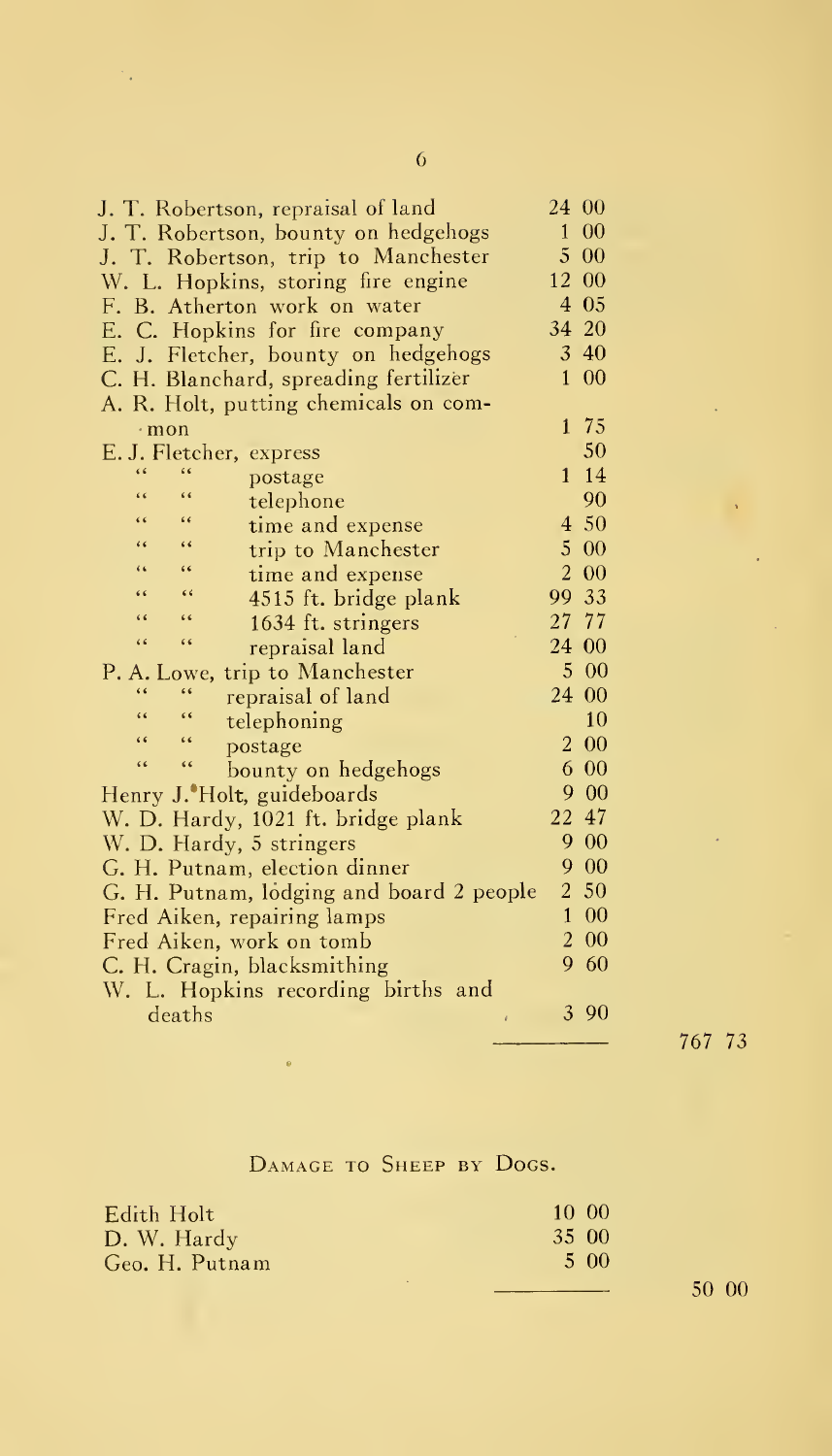| PERMANENT IMPROVEMENT FUND.                                                                                                                                                                                                                                        |                    |       |                         |
|--------------------------------------------------------------------------------------------------------------------------------------------------------------------------------------------------------------------------------------------------------------------|--------------------|-------|-------------------------|
| Amount on hand reported by state                                                                                                                                                                                                                                   |                    |       |                         |
| engineer<br>Amount set aside in 1912                                                                                                                                                                                                                               | 1,616 00<br>302 00 |       |                         |
| Amount expended                                                                                                                                                                                                                                                    |                    |       | 1,918 00<br>276 56      |
|                                                                                                                                                                                                                                                                    |                    |       | 1,641 44                |
| PERMANENT IMPROVEMENT FUND.                                                                                                                                                                                                                                        |                    |       |                         |
| Amount in town treasury<br>Amount in state treasury<br>Balance due on tax list 1908<br>Due on tax list 1909<br>With the following abatements:<br>\$2 05<br>Frank Buyreo                                                                                            | 297 52             |       | 13 21<br>10 77<br>13 51 |
| David Barrett<br>2 05<br>Michael Cashion<br>2 05<br>2 05<br>Almon Flagg<br>$2\overline{05}$<br>Chester Graham<br>2 05<br>John Gonne<br>2 05<br>B. F. Hackett<br>2 05<br>G. W. Putnam, paid in Nashua<br>Ernest Wilson<br>2 05<br>Robert Wilson<br>$2\overline{05}$ |                    | 20 50 |                         |
| Paid town treasurer                                                                                                                                                                                                                                                | 277 02             | 28 09 |                         |
| Balance due on tax book                                                                                                                                                                                                                                            |                    |       | 248 93                  |
| Due on tax list 1910,<br>With the following abatements:<br>Michael Cashion<br>\$180<br>540<br>Carol McCrea paid Temple<br>Geo. W. Wilson<br>47                                                                                                                     | 275 36             | 7 67  |                         |
| Paid town treasurer                                                                                                                                                                                                                                                | 267 69             | 7385  |                         |
| Balance due on tax book                                                                                                                                                                                                                                            |                    |       | 193 84                  |

 $\bar{\bar{a}}$ 

 $\overline{7}$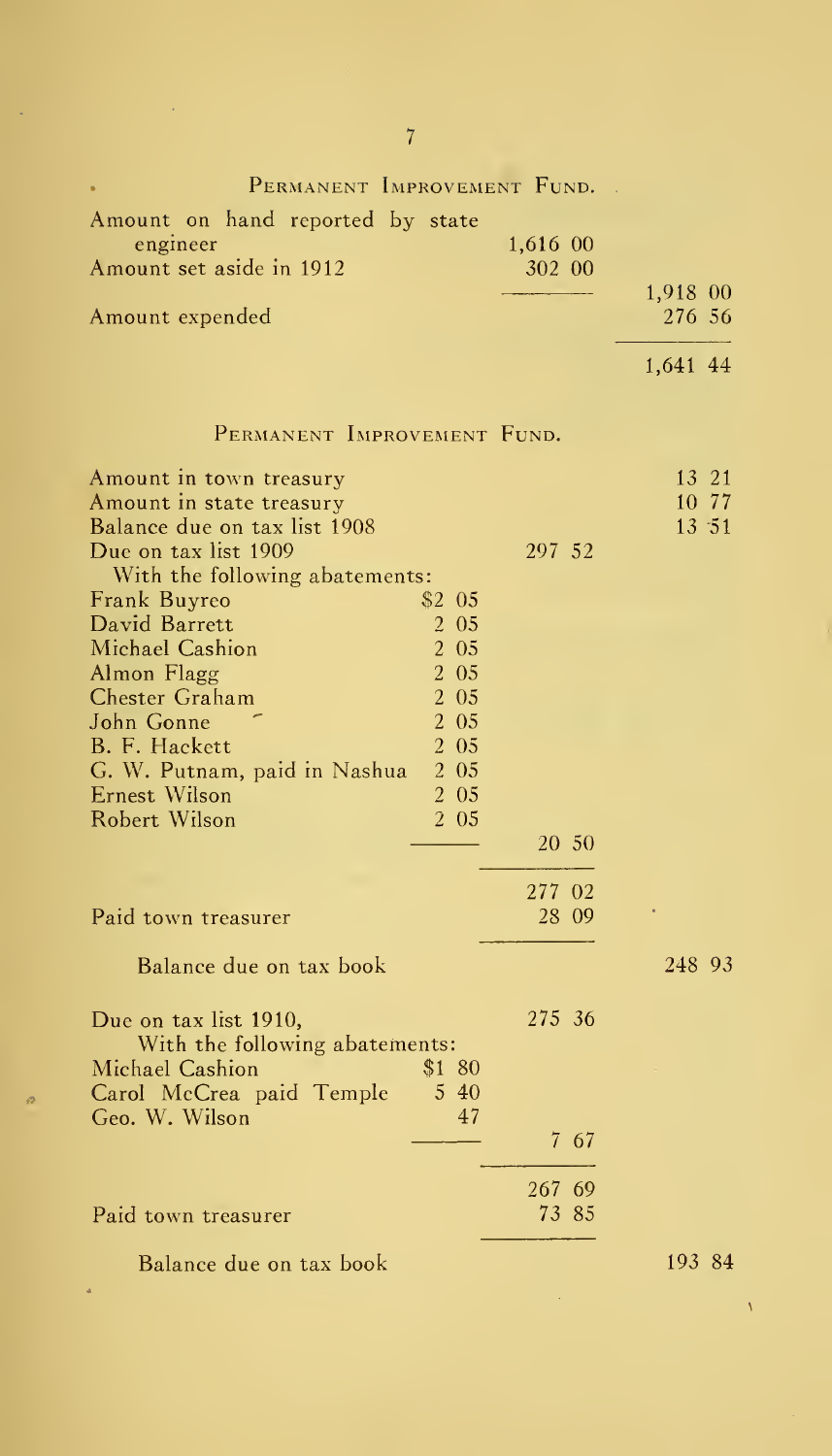| Due on tax list 1911<br>Paid town treasurer                                                                          |                       | 681 47<br>415 14     |       |                      |  |
|----------------------------------------------------------------------------------------------------------------------|-----------------------|----------------------|-------|----------------------|--|
| Balance due on tax list                                                                                              |                       |                      |       | 266 33               |  |
| Due on tax list 1912,<br>With the following abatements<br><b>Edward French</b><br>Walter Bishop<br>Mrs. G. H. Putnam | 1 75<br>1 75<br>17 50 | 6,575 71             |       |                      |  |
| Abated                                                                                                               |                       |                      | 21 00 |                      |  |
| Paid town treasurer                                                                                                  |                       | 6,554 71<br>6,203 79 |       |                      |  |
| Balance due on list                                                                                                  |                       |                      |       | 350 92               |  |
| Total due on tax books<br>Balance in hands of treasurer                                                              |                       |                      |       | 1,073 53<br>1,910 40 |  |
| Balance in favor of town                                                                                             |                       |                      |       | 2,983 93             |  |

Respectfully submitted.

ETNA J. FLETCHER, JOHN T. ROBERTSON, PAGE A. LOWE, Selectmen of Greenfield.

 $\bar{8}$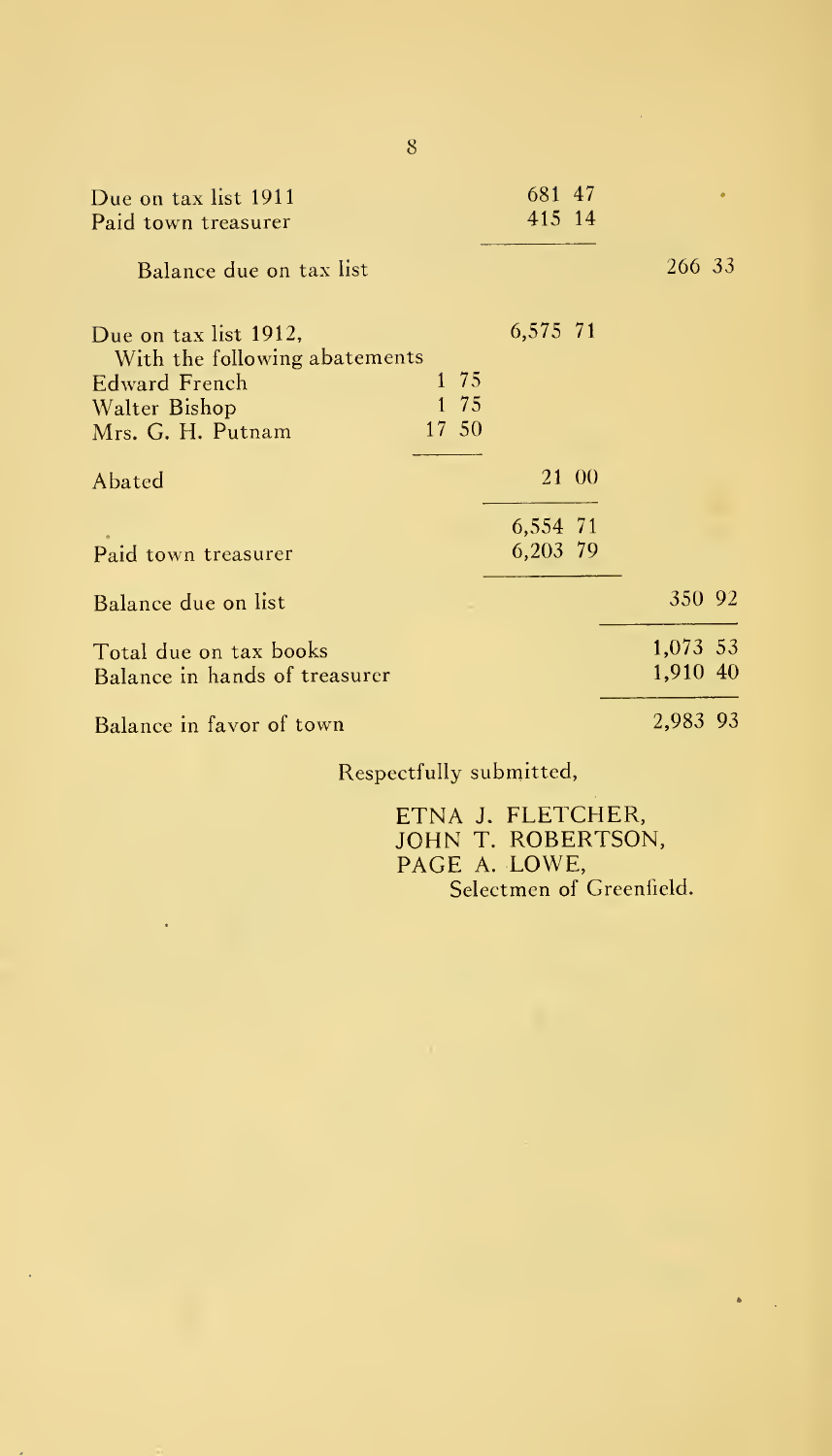#### HIGHWAY AGENTS' REPORTS.

DISTRICTS Nos. 1 AND 4.

| F. W. Perham                 | \$161 03 |
|------------------------------|----------|
| 66<br>66                     | 166 62   |
| 66<br>66                     | 25 25    |
| Wilfred Russell              | 12 27    |
| F. W. Perham                 | 50 80    |
| 66<br>66                     | 63 35    |
| F. E. Brooks                 | 12 00    |
| P. W. Russell                | 4 9 0    |
| Paul Perham                  | 15 23    |
| Wilfred Russell              | 525      |
| F. W. Perham                 | 37 00    |
| Frank Magoon                 | 14 88    |
| F. B. Brooks, snow bill 1911 | 900      |
| <b>Fred Gould</b>            | 5 00     |
| W. D. Hardy                  | 2 40     |
| Walter Blanchard             | 6 42     |
|                              | 591      |

F. W. PERHAM,

Road Agent.

D. 0. Flynn, in account with Town of Greenfield, N. H. Labor on highways and bridges 1912. District No. 2.

| <b>APRIL</b>                        | $d_{\tau}$    | h. |           |
|-------------------------------------|---------------|----|-----------|
| 4, D.O. Flynn, man and team<br>JUNE | 1             |    | 3 00      |
| 22, L. W. Flynn and man             |               |    | 3, 50     |
| H. T. Flynn                         |               |    | 1 75      |
| D. O. Flynn, man and team           |               |    | 600       |
| 26, John Webb and team              |               |    | $4 \, 00$ |
| Fred Martin's man and team          |               |    | 4 0 0     |
| L. Lindsay                          |               |    | 1 75      |
| H. T. Flynn                         |               |    | 1 75      |
| <b>Ernest Bonnette</b>              | $\frac{1}{2}$ |    | 75        |
| D. W. Flynn                         |               |    | 1 75      |
| D. O. Flynn                         |               |    | 2 00      |
| Andy Holt on machine                |               |    | 2 00      |
| L. W. Flynn and man                 |               |    | 3, 50     |
| 27. John Webb and team              |               |    | 4 00      |
| Fred Martin's team and man          |               |    | $\Omega$  |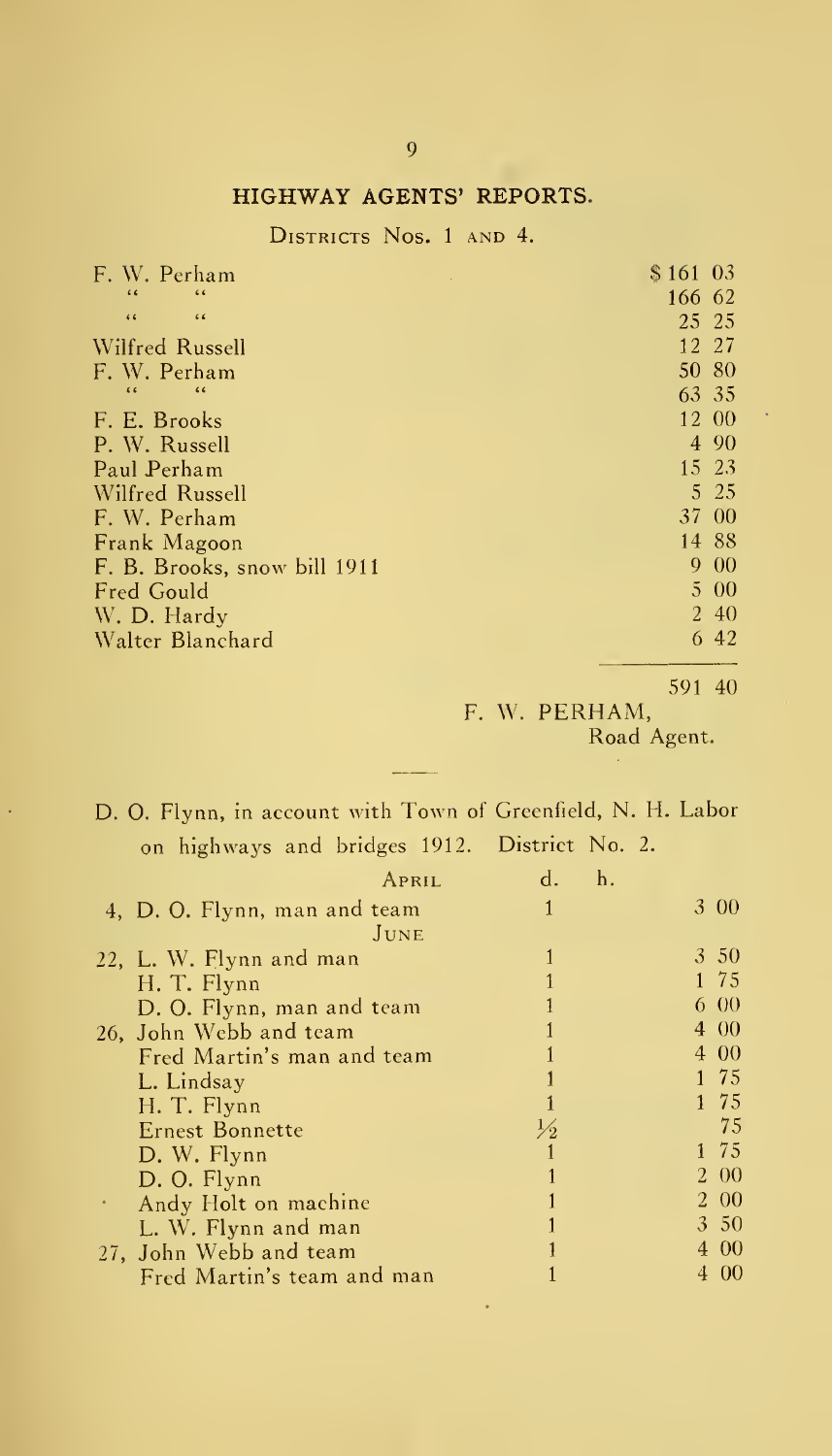|                                | $\mathbf d$    |    | $\mathbf{h}$     |      |
|--------------------------------|----------------|----|------------------|------|
| Leon Lindsay                   | $\mathbf{1}$   |    | 1 75             |      |
| Henry T. Flynn                 | $\mathbf{1}$   |    | 1 75             |      |
| <b>Ernest Bonnette</b>         | $\mathbf{1}$   |    | $1\,50$          |      |
| D. W. Flynn                    | $\mathbf{1}$   |    | 1 75             |      |
| D. O. Flynn                    | $\mathbf{1}$   |    | 2 00             |      |
| Andy Holt on machine           | $\mathbf{1}$   |    | 2 00             |      |
| L. W. Flynn and man            | $\mathbf{1}$   |    | 3 50             |      |
| 28. Fred Martin's man and team | 1              |    | 2 00             |      |
| John Webb and team             | $\mathbf{1}$   |    | 4 00             |      |
| Leon Lindsay                   | $\mathbf{1}$   |    | 1 75             |      |
| Xenephon Labier                | $\overline{1}$ |    | 1 75             |      |
| Henry T. Flynn                 | $\mathbf{1}$   |    | 1 75             |      |
| D. O. Flynn                    | $\mathbf{1}$   |    | 2 00             |      |
| D. W. Flynn and team           | $\mathbf{1}$   |    | 4 00             |      |
| 29, D.O. Flynn and man         | $\mathbf{1}$   |    | 3 50             |      |
| L. W. Flynn and team           |                | 8  | 320              |      |
|                                |                |    |                  |      |
| JULY                           |                |    |                  |      |
| 12, D.O. Flynn and man         |                | 4  |                  | 70   |
|                                |                |    |                  |      |
| August                         |                |    |                  |      |
| 1, D. O. Flynn and man         |                | 12 | 2 <sub>10</sub>  |      |
| 9, Man and team                | $\frac{1}{2}$  |    | 2 00             |      |
| D. O. Flynn and man            | $\frac{1}{1}$  |    | 3 50             |      |
| 10, D. O. Flynn and man        |                |    | 3 50             |      |
| Boy                            | $\overline{1}$ |    | 125              |      |
| 12, D.O. Flynn and man         | $\frac{1}{2}$  |    | 1 75             |      |
| SEPTEMBER                      |                |    |                  |      |
| 11, D.O. Flynn, man and team   | $\mathbf{1}$   | 8  | 5 50             |      |
| 12, D.O. Flynn, man and team   |                | 8  | $4\overline{60}$ |      |
| 13, Two men and team           | $\frac{1}{2}$  |    | 2 87             |      |
|                                |                |    |                  |      |
| <b>OCTOBER</b>                 |                |    |                  |      |
| 31, Man and team               | $\frac{3}{4}$  |    | 3 00             |      |
| NOVEMBER                       |                |    |                  |      |
|                                |                |    |                  |      |
| 1, Man and team                |                | 6  | $2\overline{40}$ |      |
| 4, Man and team                |                | 6  | 2 40             |      |
| 8, D. O. Flynn man and team    | $\frac{1}{2}$  |    | 2 87             |      |
| 9, D.O. Flynn and man          |                |    |                  | 3 50 |
| Hard-pan                       |                |    | 2 00             |      |
|                                |                |    | 125 89           |      |

l,

D. O. FLYNN, Agent.

10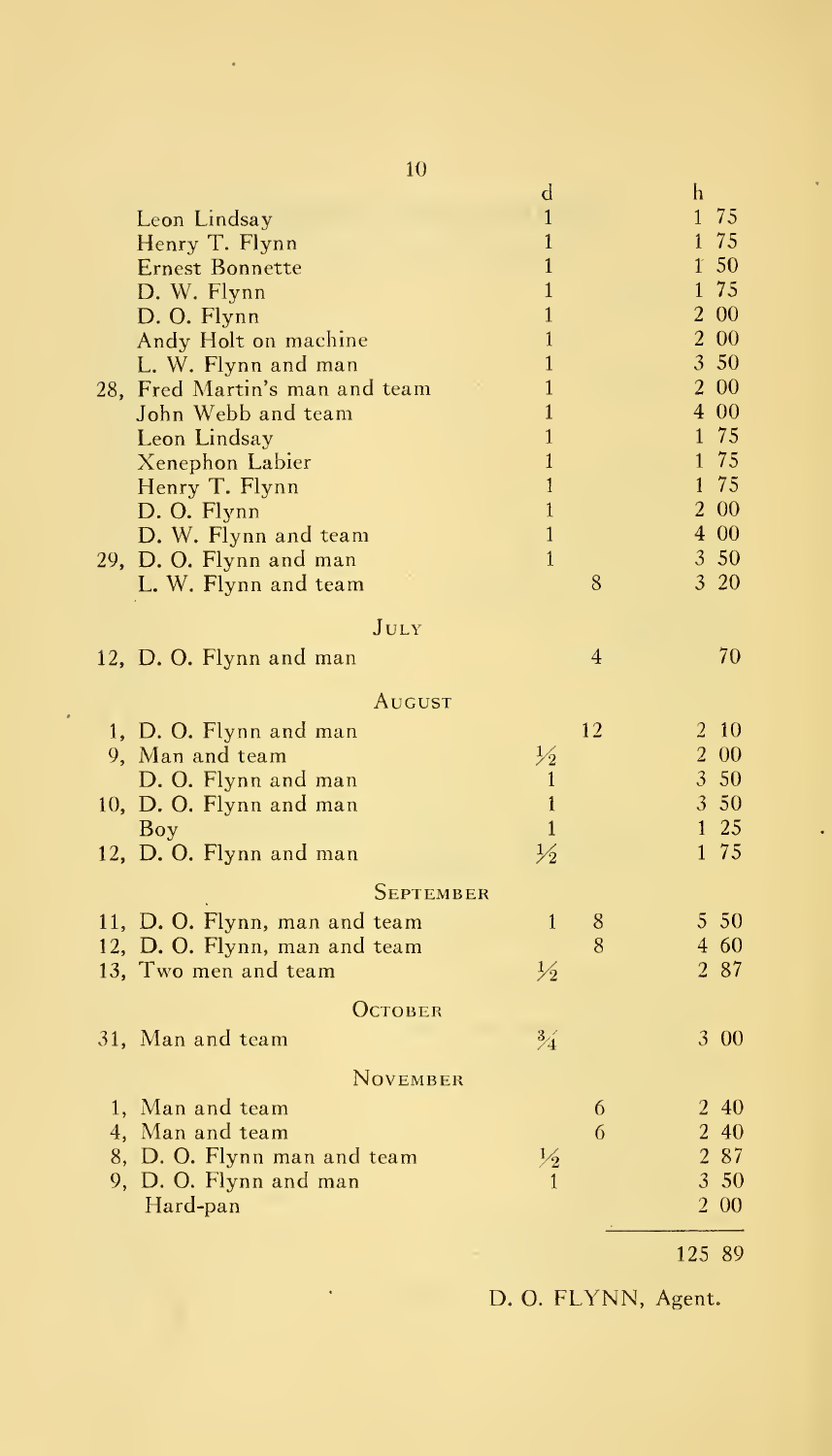#### DISTRICT No. 3.

John Webb 49 00

 $\mathcal{L}^{\text{max}}$ 

#### F. R. BLANCHARD, DISTRICT No. 5.

#### April and May.

| 12 25 |
|-------|
| 8 0 0 |
| 8 0 0 |
| 4 0 0 |
| 1 75  |
| 3 50  |
| 3 50  |
| 1 00  |
| 3 00  |
|       |

#### **JUNE**

| Walter Russell        | 6 00  |
|-----------------------|-------|
| A. Taylor             | 6 00  |
| A. Holt               | 3 00  |
| F. R. Blanchard       | 16 00 |
| C. H. Blanchard       | 3 50  |
| Perley Blanchard      | 3 50  |
| Geo. R. Blanchard     | 6 00  |
| Carroll Blanchard     | 2 0 0 |
| G. C. Blanchard       | 9 05  |
| F. Smith, Jr.,        | 1 00  |
| Whitcomb for shavings | 1 00  |
|                       |       |

#### August

|  | F. R. Blanchard | 6 00 |
|--|-----------------|------|
|  |                 | 2 00 |
|  | E. C. Emery     | 2 75 |

#### **SEPTEMBER**

| F. R. Blanchard  | 3 00 |
|------------------|------|
| 66<br>66         | 2 00 |
| C. H. Blanchard  | 1 75 |
| Perley Blanchard | 1 75 |
| Geo. Blanchard   | 2 00 |
|                  |      |

 $\epsilon$ 

k,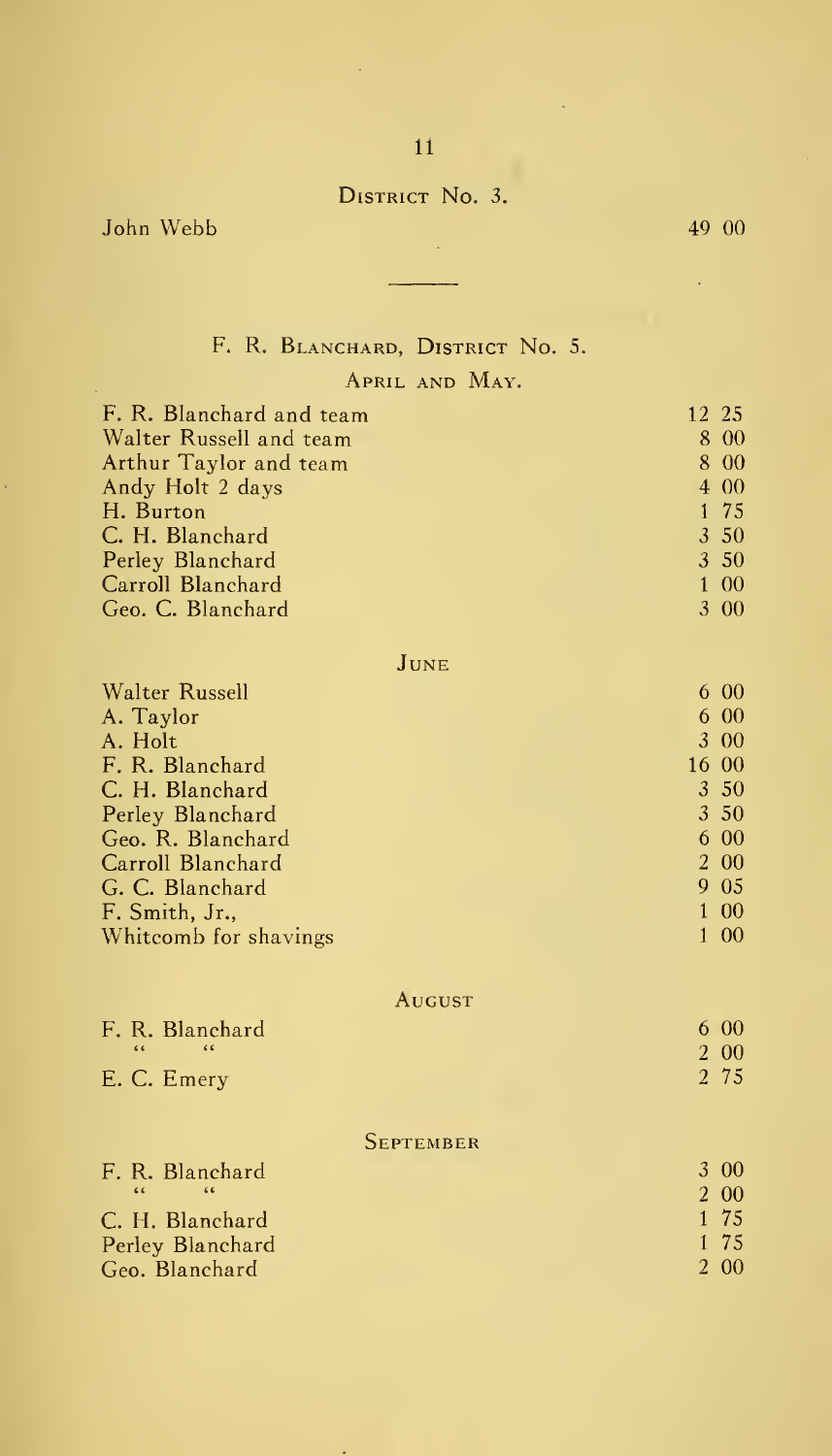| Permanent Inprovement Fund: |                   |
|-----------------------------|-------------------|
| F. R. Blanchard             | 28 00             |
| $\frac{1}{2}$               | 32 00             |
|                             | 183 30            |
| C. H. Blanchard             | 2 80              |
|                             | Received payment, |
|                             | F. R. BLANCHARD.  |

A. C. Taylor Highway Surveyor, District No. 6.

| APRIL                           | $\mathbf d$<br>h                                |                |      |
|---------------------------------|-------------------------------------------------|----------------|------|
| 5, A. C. Taylor                 | $2\frac{1}{2}$                                  |                | 44   |
| 16, A. C. Taylor                |                                                 | 3              | 52   |
| 20, A. C. Taylor                |                                                 | $\overline{2}$ | 35   |
| 30, A. C. Taylor                | $\mathbf{1}$                                    | 2 00           |      |
| Man with team                   | $\mathbf{1}$<br>l,                              | 4 00           |      |
| J. H. Burton                    | $\mathbf{1}$                                    |                | 1 75 |
| B. S. Draper                    | $\overline{1}$                                  | $\mathbf{1}$   | 75   |
| MAY                             |                                                 |                |      |
| A. C. Taylor                    | $\overline{4}$                                  | 8 0 0          |      |
| Man with team                   | $\overline{4}$                                  | 16 00          |      |
| Sixteen loads of hard-pan       |                                                 |                | 80   |
| Sharpening picks and bars       |                                                 |                | 30   |
| Repairs on chain                |                                                 |                | 25   |
| B. S. Draper, 9 loads gravel    |                                                 |                | 45   |
| B. S. Draper                    | $\overline{4}$                                  | 7 00           |      |
| J. H. Burton                    | $\overline{4}$                                  | 7 00           |      |
| A. C. Taylor with team          |                                                 | 8 00           |      |
| C. H. Blanchard                 | $\overline{c}$                                  | 3, 50          |      |
| Pearl Blanchard                 |                                                 | 350            |      |
| Geo. Blanchard                  |                                                 | 3 50           |      |
| J. H. Burton                    | $\begin{array}{c} 2 \\ 2 \\ 2 \\ 1 \end{array}$ | 350            |      |
| Andy Holt on scraper            |                                                 | 4 00           |      |
| W. R. Russell, team             |                                                 |                | 2 00 |
| W. R. Russell                   | $\frac{1}{2}$                                   |                | 1 00 |
| W. R. Russell, with team        | $\mathbf{1}$                                    | 4 00           |      |
| Francis Blanchard, with team    | $\sqrt{2}$                                      | 8 0 0          |      |
| E. E. Young                     | $\mathbf{1}$                                    | $\mathbf{1}$   | 75   |
| A. C. Taylor, returning scraper |                                                 |                | 1 00 |
| JUNE                            |                                                 |                |      |
| A. C. Taylor                    | $\mathbf{1}$                                    |                | 1 75 |
| A. C. Taylor, with team         |                                                 |                | 2 00 |
| E. E. Young                     |                                                 |                | 88   |
| Pearl Blanchard                 | $\mathbf{1}$                                    |                | 1 75 |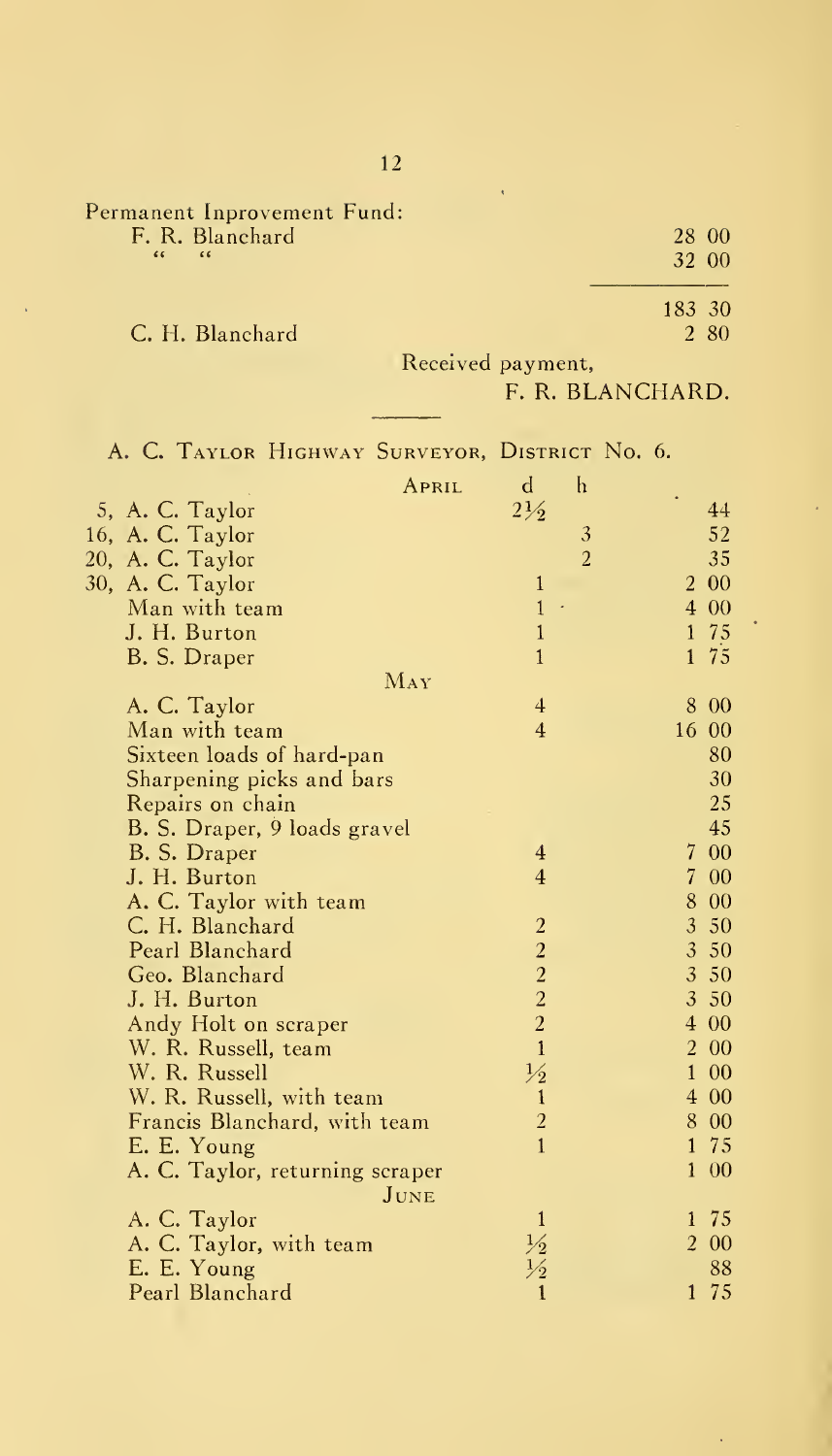| July |  |
|------|--|
|------|--|

| Hauling stringers              |                                              |                |        | 6 00 |
|--------------------------------|----------------------------------------------|----------------|--------|------|
| August                         |                                              |                |        |      |
| Joe Gaynon, hewing             |                                              |                |        | 2 00 |
| Joe Gaynon, work on bridge     |                                              |                |        | 2 00 |
| Emil Levasseur, work on bridge |                                              |                |        | 2 00 |
| A. C. Taylor, work on bridge   |                                              |                |        | 2 00 |
| A. C. Taylor, horse            | $\frac{1}{2}$                                |                |        | 50   |
| <b>SEPTEMBER</b>               |                                              |                |        |      |
| A. C. Taylor, with team        | 5                                            | $\mathbf{1}$   | 20 40  |      |
| A. C. Taylor                   | $6\frac{1}{2}$                               |                | 11 38  |      |
| A. C. Taylor                   |                                              | $\overline{4}$ |        | 70   |
| J. H. Burton                   |                                              |                | 12 27  |      |
| Lester Lowe                    | $\begin{array}{c} 7 \\ 2 \\ 1/2 \end{array}$ |                |        | 351  |
| C. S. Lowe                     |                                              |                |        | 88   |
| Lester Estabrook               | 1                                            |                |        | 125  |
| WORK ON DRISCOLL ROAD.         |                                              |                |        |      |
| DECEMBER                       |                                              |                |        |      |
| A. C. Taylor, with team        | $1\frac{1}{2}$                               |                |        | 6 00 |
| A. C. Taylor                   | $\mathbf{1}$                                 |                |        | 1 75 |
| J. H. Burton                   | $\overline{2}$                               |                |        | 3 50 |
| W. R. Russell snow bill 1912   |                                              |                |        | 3 80 |
|                                |                                              |                | 180 68 |      |
| Payment                        |                                              |                |        |      |

A. C. TAYLOR, Surveyor.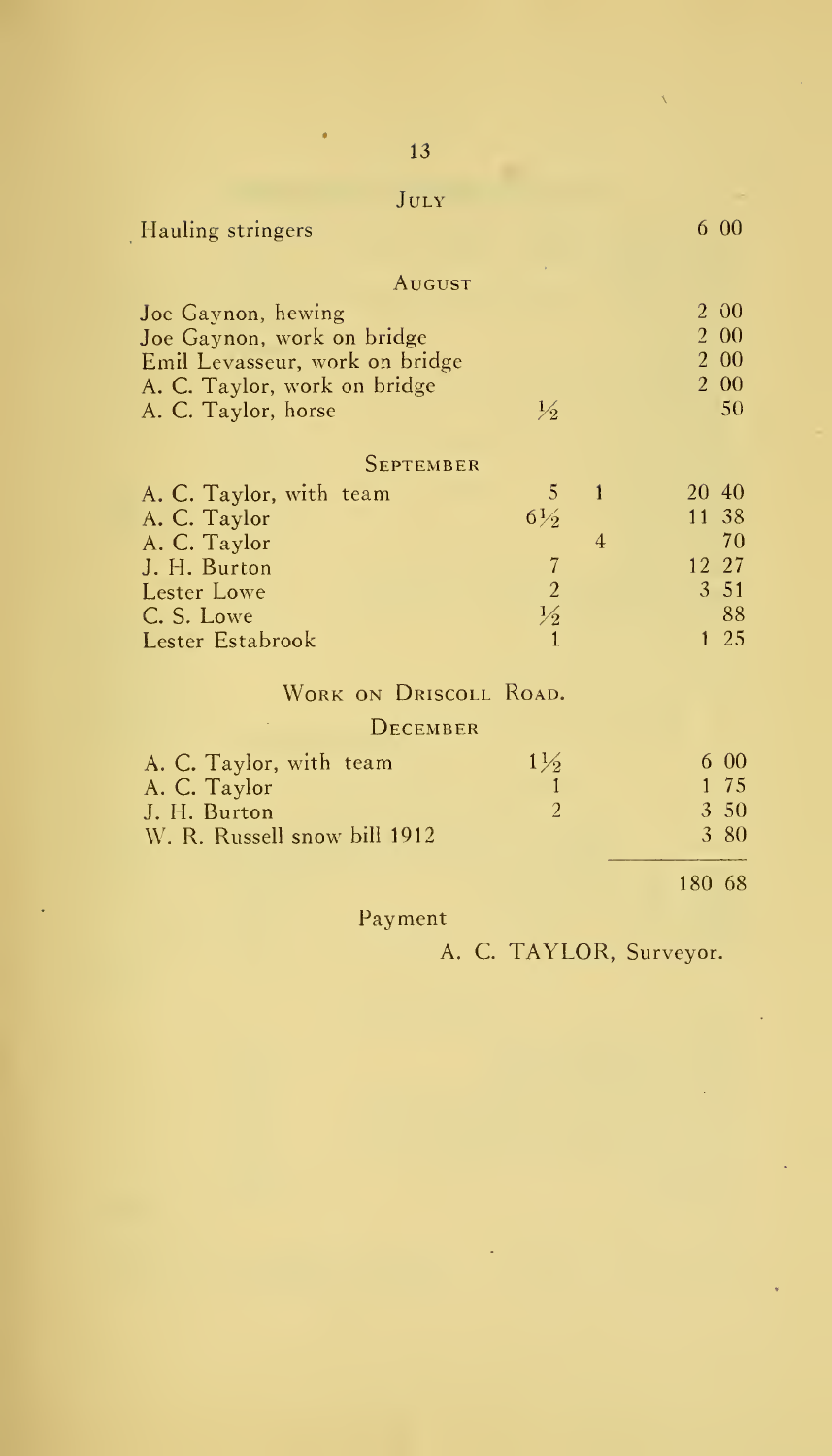| TOWN TREASURER'S REPORT.   |            |              |  |
|----------------------------|------------|--------------|--|
| Cash on hand Feb. 15, 1912 | \$1,674 31 |              |  |
| Received taxes, 1909       | 28 09      |              |  |
| Taxes, 1910                | 75 85      |              |  |
| Taxes, 1911                | 415 14     |              |  |
| Interest                   | 14 02      |              |  |
| Taxes, 1912                | 6,227 21   |              |  |
| Forest fire bill           | 16 24      |              |  |
| I. B. Farrington estate    | 60 00      |              |  |
| Insurance tax              | 11 25      |              |  |
| Railroad tax               | 686 69     |              |  |
| Savings bank tax           | 681 08     |              |  |
| Literary fund              | 84 32      |              |  |
| School fund                | 391 29     |              |  |
| Use of scales              | 14 00      |              |  |
| Dog license                | 134 20     |              |  |
| Pool table license         | 10 00      |              |  |
| Primary election fees      | 14 00      |              |  |
|                            |            | $$10,537$ 69 |  |
| Paid selectmen's orders    |            | 8,627 29     |  |
| Balance Feb. 15, 1913      |            | 1,910 40     |  |

FRED B. BROOKS Treasurer.

| 83 25<br>S.<br>100 00                        |        |
|----------------------------------------------|--------|
| 5 75                                         |        |
| 4 13                                         |        |
|                                              | 193 13 |
| EXPENDITURES.                                |        |
| 41 52                                        |        |
| 30 96                                        |        |
| 18 00                                        |        |
| 13 50                                        |        |
| Two cords wood prepared for furnace<br>12 00 |        |
| 3 00                                         |        |
| 60 00                                        |        |
|                                              | 178 98 |
|                                              |        |

REPORT OF LIBRARY TREASURER.

Balance Feb. 15, 1913 <sup>14</sup> 15<br>FRED B. BROOKS, Treasurer.

 $\sim$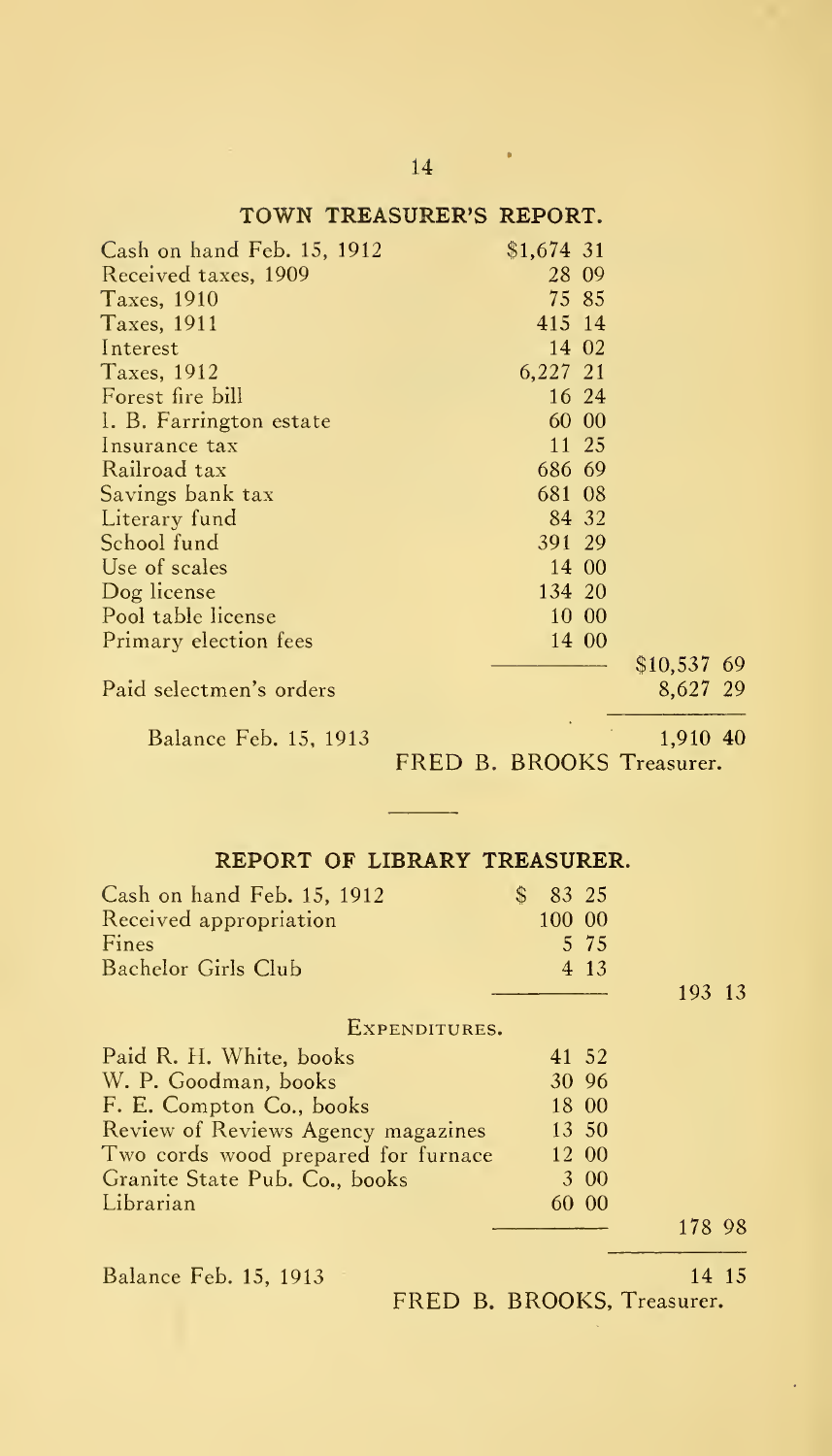#### REPORT OF OVERSEER OF POOR.

#### COUNTY POOR.

| Paid for county poor for the year ending Decem- |        |
|-------------------------------------------------|--------|
| ber 31, 1912                                    | 7 38   |
| Aid to dependent soldiers                       | 205 50 |
| Received of county for year ending Dec. 31 1912 | 212 88 |
| TOWN POOR.                                      |        |
| Received of Isaac B. Farrington estate          | 60 00  |
| Paid town treasurer                             | 60 00  |
|                                                 |        |

Respectfully submicted, GEORGE S. BURNHAM,

Overseer of Poor.

#### REPORT OF GREENVALE CEMETERY.

| Cash on hand Feb. 15, 1912   | $$51 \t15$ |  |
|------------------------------|------------|--|
| Received from Walter Russell | -4.00      |  |

Amount on hand Feb. 15, 1913 55 15

FRED B. BROOKS, Treasurer.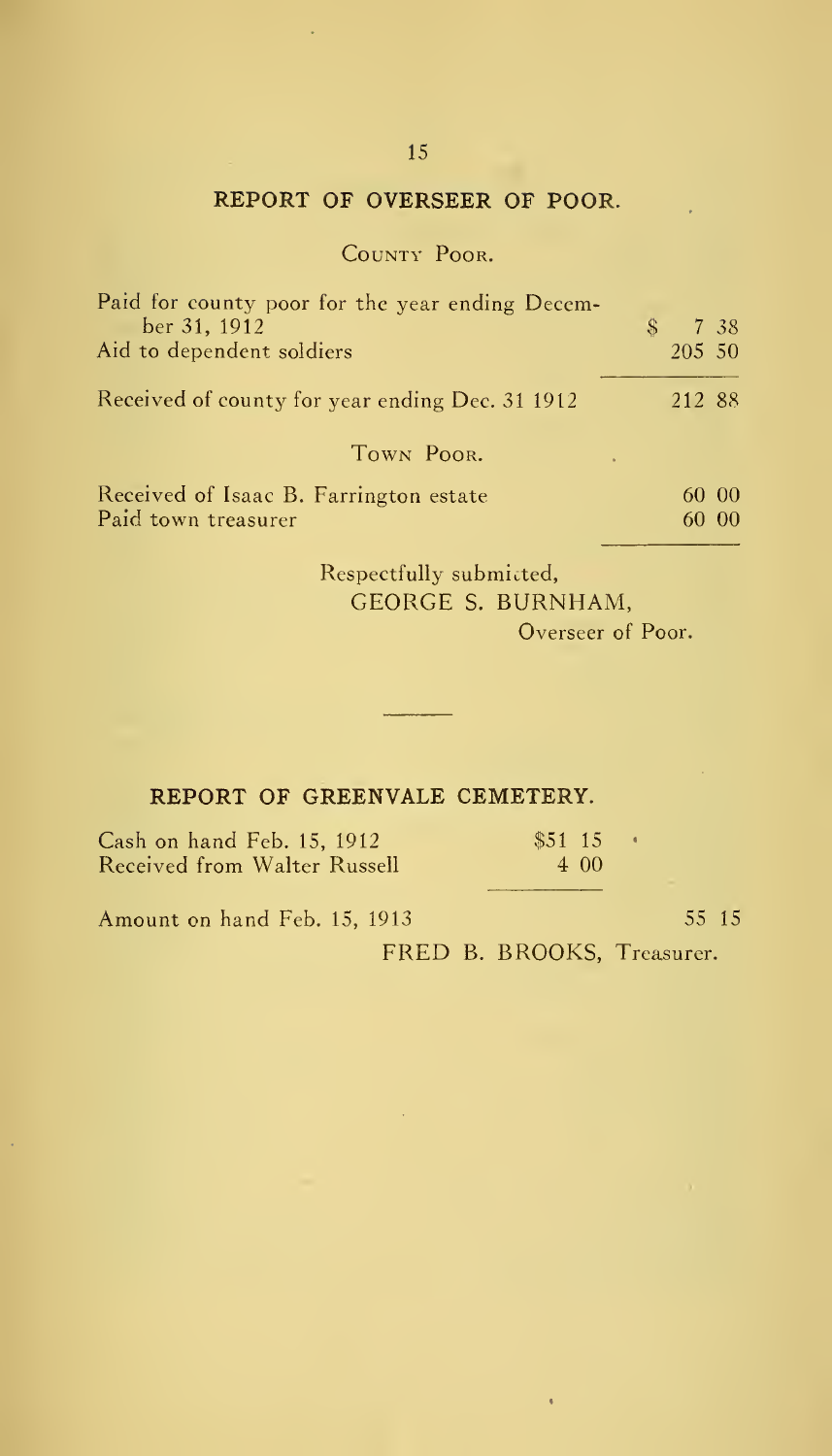#### BOOKS PURCHASED 1912.

 $\boldsymbol{\cdot}$ 

| New Students Reference Books, 5 vols. |                 |
|---------------------------------------|-----------------|
| South America                         | <b>Bryce</b>    |
| Kindred of the Wild                   | Roberts         |
| Under the Trees and Elsewhere         | Mabie           |
| Following the Star                    | Barclay         |
| Mother Cary's Chickens                | Wiggin          |
| Si Whittaker's Place                  | Lincoln         |
| Kezziah Coffin                        | Lincoln         |
| Cap'n Warren's Wards                  | Lincoln         |
| Rise of Roscoe Pain, The              | Lincoln         |
| <b>Jane Eyre</b>                      |                 |
| Little Citizen, The                   | Waller          |
| My Rag Picker                         | Waller          |
| Cry in the Wilderness, The            | Waller          |
| First Violin                          |                 |
| When a Man Marries                    | Rhinehart       |
| Dawn of a Tomorrow                    | Burnette        |
| White Sister, The                     | Crawford        |
| God's Good Man                        | Corelli         |
|                                       | Corelli         |
| Paul and Virginia                     | Blackmore       |
| Lorna Doone                           |                 |
| Irene of the Mountains                | Eggleston       |
| Sanna of the Island Town              | Waller          |
| How John Norton Kept his Xmas         | Murray          |
| Stover at Yale                        | Johnson         |
| White Fang                            | London          |
| Band Box, The                         | Vance           |
| Fortune Hunter, The                   | Vance           |
| Secret Garden, The                    | <b>Burnette</b> |
| Miss 318                              | Hughes          |
| Polly of the Hospital Staff           | Dowd            |
| Partners of the Tide                  | Lincoln         |
| Miss Billy                            | Porter          |
| Miss Billy's Decision                 | Porter          |
| Boulman, The                          | Caine           |
| By Right Divine                       | Sage            |
| Clammer, The                          | Hopkins         |
| Red Lane, The                         | Day             |
| Linda                                 | Montague        |
| Paul Rundel                           | Harbin          |
| <b>Redemption of Kenneth Gault</b>    | Harbin          |
| Abner Daniel                          | Harbin          |
| Way of an Eagle                       | Dell            |
| Joan of Rainbow Springs               |                 |

ò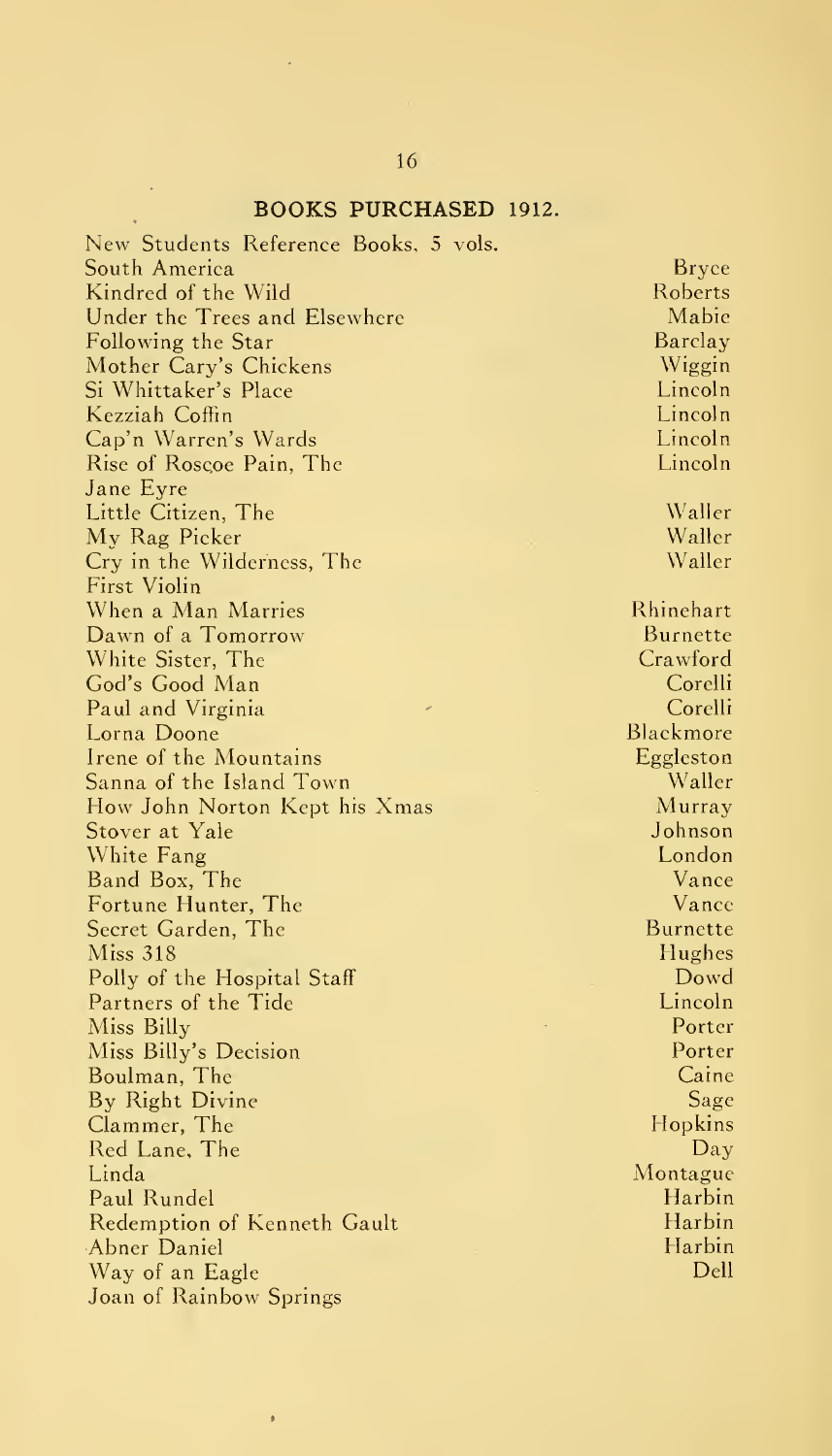| Mystery of Mary, The                           | Lutz                           |  |
|------------------------------------------------|--------------------------------|--|
| Wayfarers, The                                 | Cutting                        |  |
| Their Yesterdays                               | Wright                         |  |
| Beulah                                         | Evans                          |  |
| Certain Rich Man, A                            | White                          |  |
|                                                |                                |  |
| Modern Madonna, A                              |                                |  |
| Truxton King                                   | McCutcheon                     |  |
| <b>Cronicles of Avonlea</b>                    | Montgomery                     |  |
| Story Girl                                     | Montgomery                     |  |
| Voice, The                                     | DeLand                         |  |
|                                                | Bacheller                      |  |
| Charge It                                      |                                |  |
| Moth, The                                      | Orcutt                         |  |
| Chain of Evidence                              | Wells                          |  |
| Love Letters of a Musician                     | Reed                           |  |
| White Shield                                   | Reed                           |  |
| Clansman, The                                  | Dixon                          |  |
| Traitor, The                                   | Dixon                          |  |
|                                                |                                |  |
| Coporal Cameron                                | Connor                         |  |
| Romance of Billy Goat Hill                     | Rice                           |  |
| Lady and Sada San, The                         | Little                         |  |
| Melting of Mollie                              | Daiviss                        |  |
| Sign at Six, The                               | White                          |  |
|                                                | White                          |  |
| Mystery, The                                   |                                |  |
| Taming of the Red Butte Weston                 | Lynde                          |  |
|                                                |                                |  |
| Shadow of the Rope, The                        |                                |  |
| CHILDREN'S DEPARTMENT.                         |                                |  |
|                                                |                                |  |
| Nights with Uncle Remus                        | Harris                         |  |
| Miss Lochinvah                                 | Taggart                        |  |
| Miss Lochinvah's Return                        | Taggart                        |  |
|                                                |                                |  |
| Doctor's Little Girl, The                      | Taggart                        |  |
| Nancy, the Doctor's Partner                    | Taggart                        |  |
| Sweet Nancy                                    | Taggart                        |  |
| Nancy Portor's Opportunity                     | Taggart                        |  |
| Mary Ware's Promised Land                      | Johnston                       |  |
| Girls of Friendly Terrace                      | Taggart                        |  |
| Slant Book, The                                | Newell                         |  |
|                                                | Wade                           |  |
| Betty Wales Freshman                           | Wade                           |  |
| <b>Betty Wales Sophmore</b>                    |                                |  |
| Betty Wales Junior                             | Wade                           |  |
| Betty Wales B. A.                              | Wade                           |  |
| Betty Wales & Co.                              | Wade                           |  |
| Little Smoke                                   |                                |  |
| Woodranger, The                                | <b>Browne</b>                  |  |
|                                                | <b>Browne</b>                  |  |
| Young Gunbearer, The                           |                                |  |
| Hero of the Hills, The<br>With Roger's Rangers | <b>Browne</b><br><b>Browne</b> |  |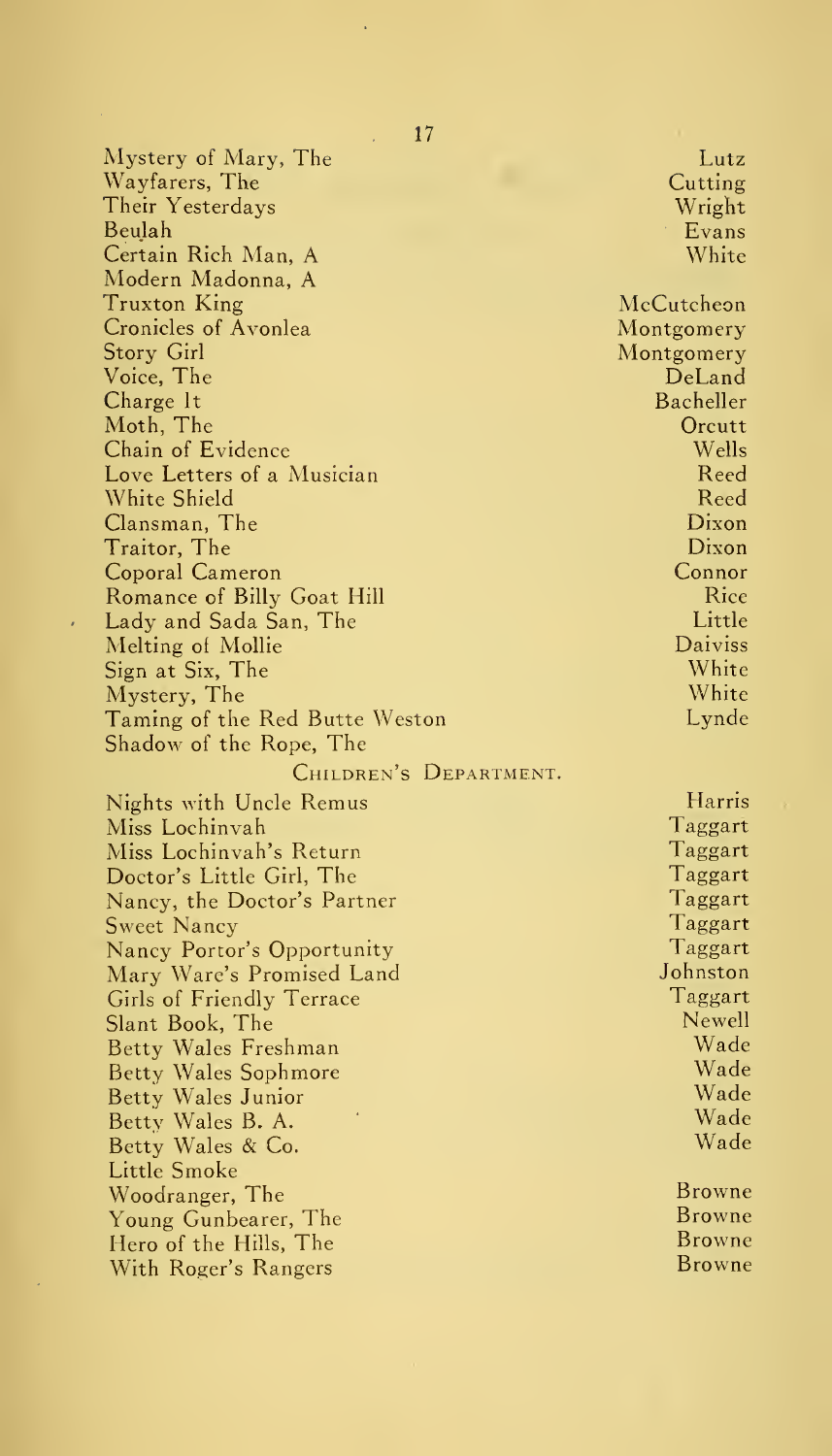#### REPORT OF CEMETERY FUNDS.

#### Moses Robinson Fund.

| \$365 | 11            |
|-------|---------------|
|       | 3 25          |
|       | 7 01          |
|       | 325           |
|       | 3 76          |
|       |               |
| 29 89 |               |
|       | 1 17          |
|       |               |
| 37 56 |               |
|       | 4 85          |
| 32 71 |               |
|       |               |
|       |               |
|       | 2 61          |
|       | 325           |
| 71 26 |               |
|       | 1 85          |
| 69 41 |               |
|       |               |
| 22 97 |               |
|       | 89            |
|       | 325           |
| 27 11 |               |
|       | 2 85          |
| 24 26 |               |
|       | 6 50<br>65 40 |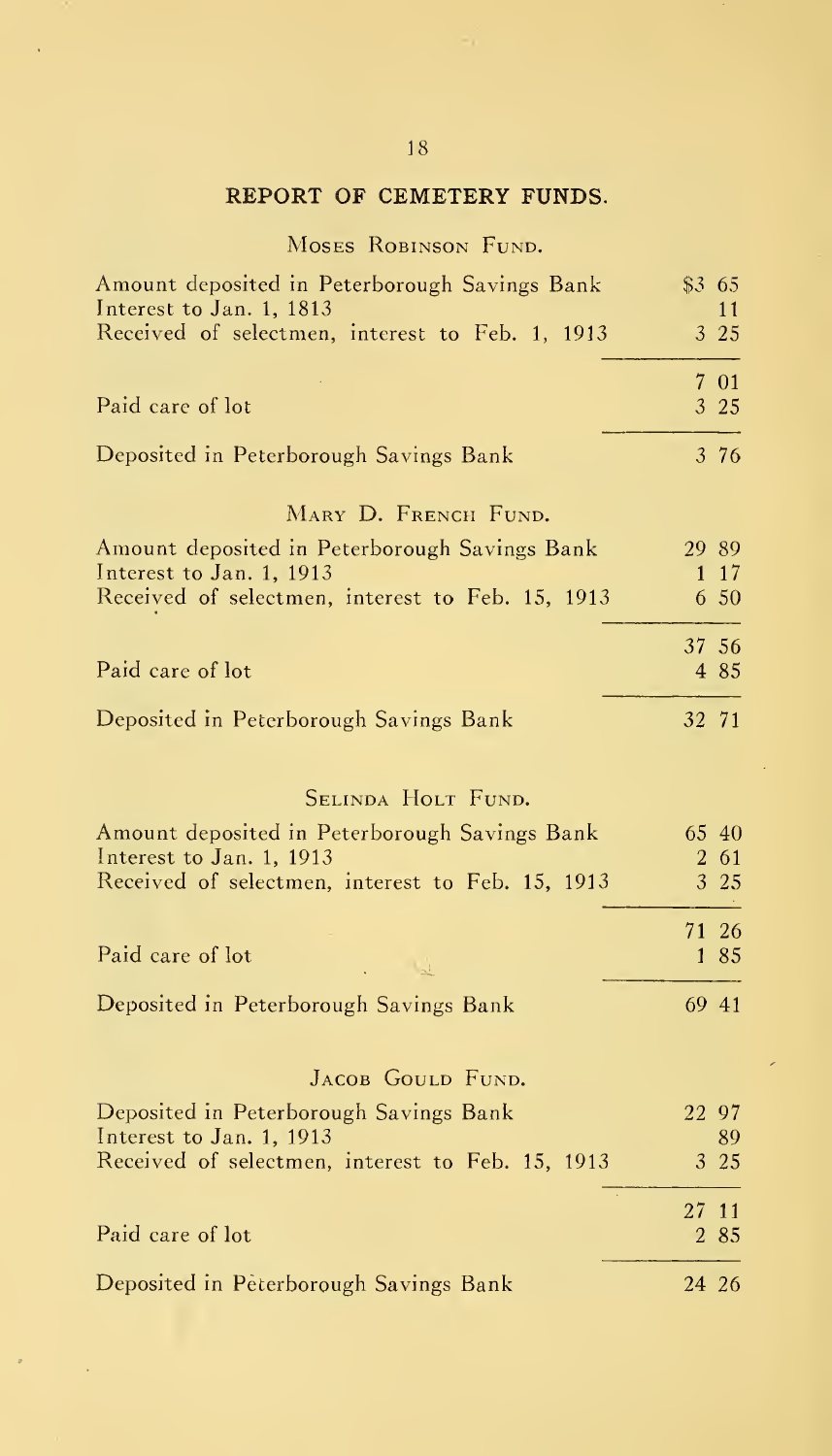#### Albe Stephenson Fund.

| Deposited in Peterborough Savings Bank<br>Interest to Jan. 1, 1913<br>Received of selectmen, interest to Feb. 15, 1913 | 45 04<br>1 85<br>13 00 |  |
|------------------------------------------------------------------------------------------------------------------------|------------------------|--|
| Paid care of lot                                                                                                       | 59 89<br>8 45          |  |
| Deposited in Peterborough Savings Bank                                                                                 | 51 44                  |  |

Respectfully submitted,

### GEORGE D. BURNHAM,

Treasurer of Trustees.

#### SCHOOL REPORT.

|                      | Whole number of different pupils attending school: |       |
|----------------------|----------------------------------------------------|-------|
| <b>Boys</b>          |                                                    | 68    |
| Girls                |                                                    | 45    |
| Average attendance   |                                                    | 71 42 |
|                      | ROLL OF HONOR.                                     |       |
| $\sim$ $\sim$ $\sim$ |                                                    |       |

Gladys Lowe Lucy Russell Forrest Lowe Leon Cochran Katherine Munhall

#### Itemized Financial Statement.

÷.

#### Supplies.

| R. J. Baldwin        | S<br>16 10 |
|----------------------|------------|
| D. O. Flynn          | 16 88      |
| E. C. Eastman        | 3 03       |
| C. M. Mann           | 10 60      |
| Felch & Russell      | 45         |
| N. F. Cheever        | 4 4 2      |
| $E. E.$ Babb & $Co.$ | 114 83     |
|                      | 166 31     |
| Supplies             | 166 31     |
| Tuition              | 446 07     |
| Teachers' salaries   | 1,494 50   |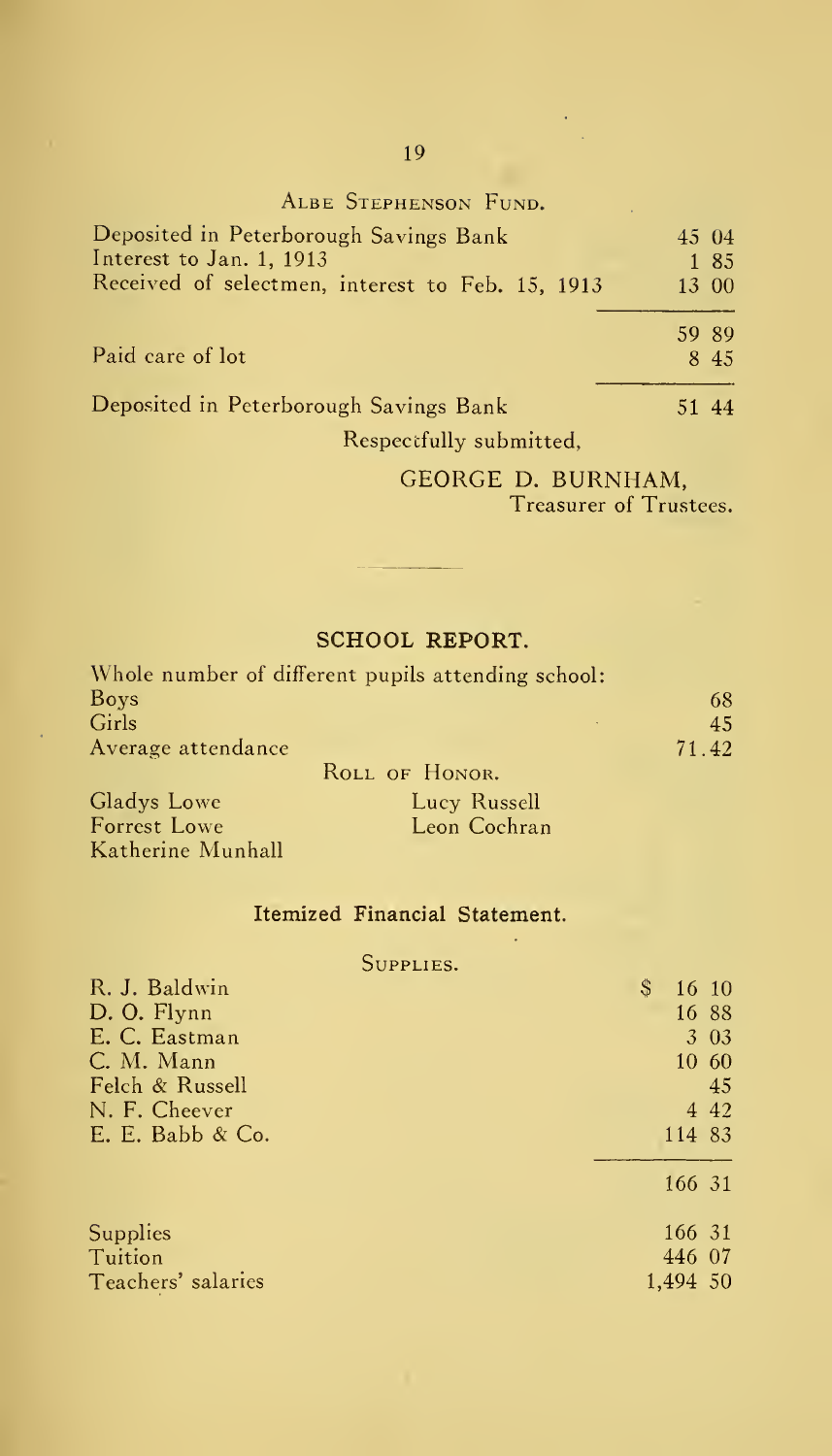| ZU                                                   |          |
|------------------------------------------------------|----------|
|                                                      | 85 75    |
| Janitors                                             | 25 50    |
| Fuel<br>Officers' salaries                           | 85 00    |
| Miscellaneous                                        | 554 31   |
|                                                      | 98 70    |
| Repairs<br>Transportation                            | 12 00    |
|                                                      |          |
|                                                      | 2,968 14 |
| TUITION.                                             |          |
| Wilton                                               | 82 00    |
| Tilton                                               | 53 33    |
|                                                      | 55 00    |
| Colby                                                | 235 74   |
| Milford                                              | 20 00    |
| Antrim                                               |          |
|                                                      | 446 07   |
| DISTRICT LIABILITIES.                                |          |
| C. E. Blanchard, note for 2 years, interest paid for |          |
|                                                      | 350 00   |
| 1 year<br>D. O. Flynn's note for 2 years             | 11 56    |
|                                                      |          |
| STATUTORY REQUIREMENTS.                              |          |
| Text books                                           | 50 00    |
| Supplies                                             | 150 00   |
| Tuition                                              | 400 00   |
| TEACHER'S SALARIES.                                  |          |
| Angie Conn                                           | 132 00   |
| Emma L. Knight                                       | 242 00   |
| Mabel Cole                                           | 385 00   |
| <b>Jennie Cashion</b>                                | 373 50   |
| Edna J. White                                        | 96 00    |
| <b>Grace Green</b>                                   | 170 00   |
| Zilla Lord                                           | 96 00    |
|                                                      |          |
|                                                      | 1,494 50 |
| JANITORS.                                            | 36 00    |
| C. P. Hopkins                                        |          |
| Sherman Flynn                                        | 3 75     |
| C. H. Frye                                           | 7 00     |
| Paul Flynn                                           | 7 00     |
| Martin Mann                                          | 24 00    |
| <b>Harold Lowe</b>                                   | 8 00     |
|                                                      | 85 75    |
|                                                      |          |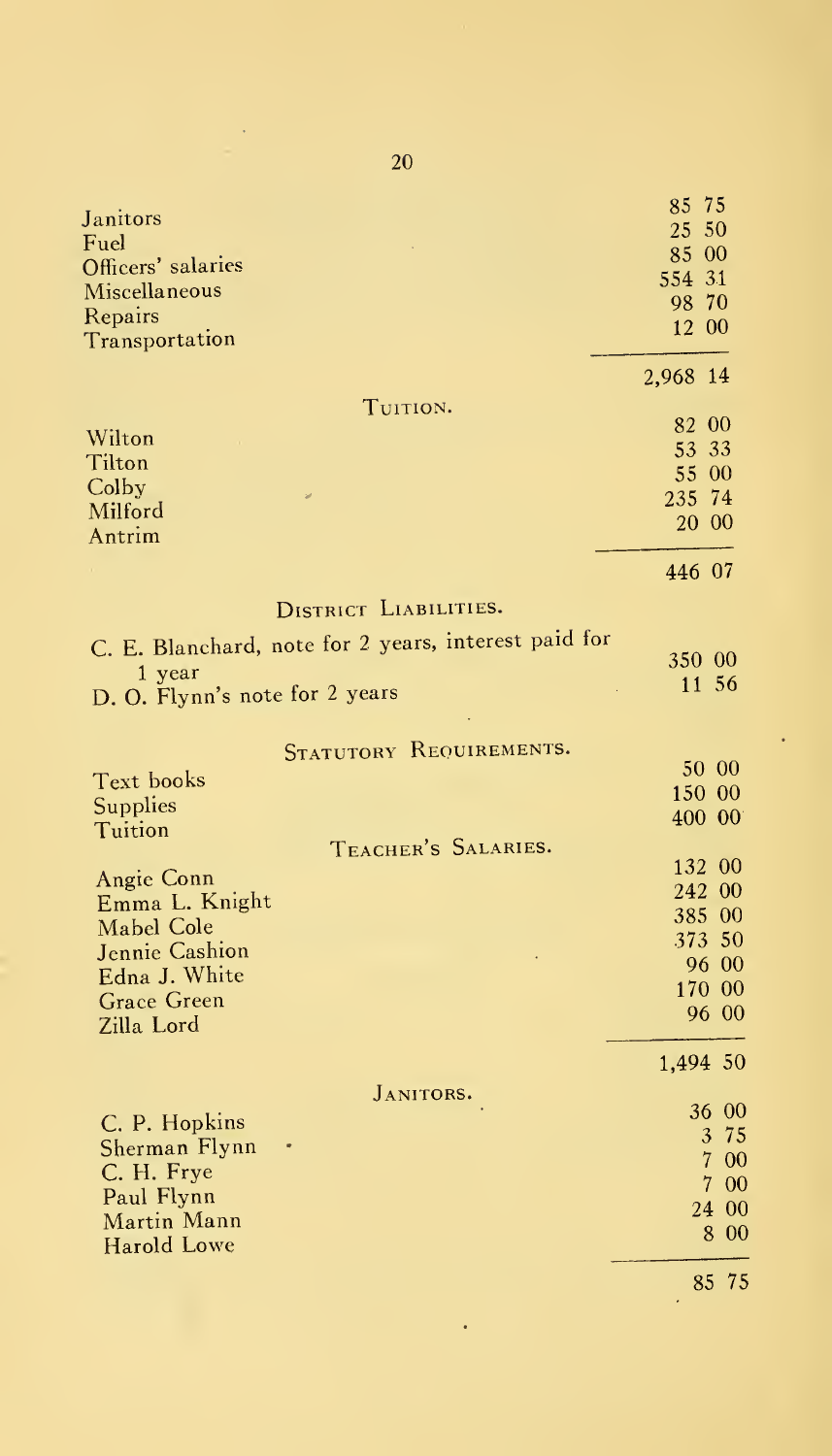| FUEL.                   |                  |
|-------------------------|------------------|
| Fred Martin             | 3 00             |
| Lester Lowe             | 17 50            |
| Harold Lowe             | 5 00             |
|                         | 25 50            |
| TRANSPORTATION.         |                  |
| E. R. Dutton            | 12 00            |
| REPAIRS.                |                  |
| Joseph Magoon           | 2 25             |
| A. P. Lowe              | 42 75            |
| Parkhurst Bros.         | 19 22            |
| Henry J. Holt           | $5\overline{50}$ |
| Frank G. Muzzey         | 2 50             |
| A. G. Warren            | 13 86            |
| E. C. & W. L. Hopkins   | 12 62            |
|                         | 98 70            |
| MISCELLANEOUS.          |                  |
| Martin Mann             | 75               |
| Mrs. Beaudry            | 4 4 0            |
| Emerson & Son           | 8 80             |
| G. H. Holt              | 1,50             |
| D. O. Flynn (deed)      | 2 00             |
| D. O. Flynn (flag)      | 2 86             |
| Chas. E. Blanchard      | 534 00           |
|                         | 554 31           |
| OFFICERS' SALARIES.     |                  |
| R. J. Baldwin, 1912     | 20 00            |
| D. O. Flynn, 1913       | 20 00            |
| R. J. Baldwin           | 20 00            |
| N. F. Cheever           | 20 00            |
| Fannie E. Hopkins       | 5 00             |
|                         | 85 00            |
| Respectfully submitted, |                  |

D. O. FLYNN, R. J. BALDWIN, N. F. CHEEVER.

.

 $\bar{\rm r}$ 

l,

21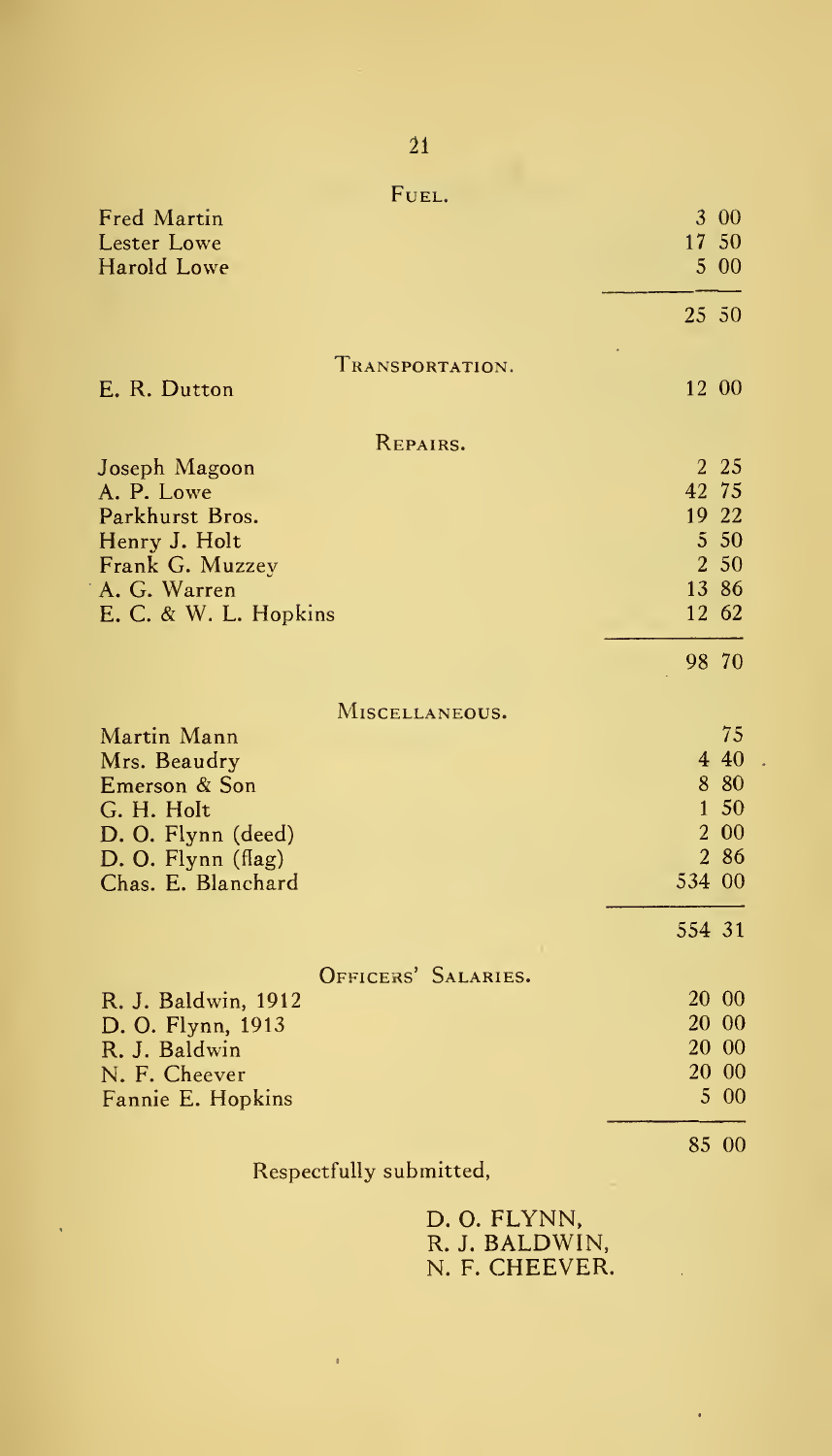| Birthplace of<br>Mother          | Brookline<br>Harpers Ferry, M<br>Francestown<br>Walpole, Mass<br>Springfield<br>soston                                                                         |
|----------------------------------|----------------------------------------------------------------------------------------------------------------------------------------------------------------|
| irthplace of<br>Father           | Brookline, Mass<br>Freenfield<br>eterborough<br>Sutton<br>Vindham, Vt<br>reland                                                                                |
| Maiden Name<br>of Mother         | Mary Hall<br>Penelope Foster<br>Sarah Spaulding<br>Nellie Smith<br>'ynthia Center<br>cose Stewart<br>rances Zordar<br>⁄lary Richards                           |
| Name of Father                   | ohn M Duncklee<br>'rank Shea<br>Aartin Munhal<br>Jonas Wheeler<br>Philip Fletcher<br>Stephen Holt<br>Albert French<br>Leyi Ray<br>Calvin W                     |
| <b>Cause of Death</b>            | Arterio Schrisis<br>Arterio Schrisis<br>Arterio Schrisis<br>25 Pneumonia<br>. Taxemia<br>1 Cardiac<br>Apoplex)<br>Heart Fa                                     |
| $\sqrt{\text{kg}}$<br>sų1uoM     |                                                                                                                                                                |
| деяі<br>$_{\rm 10}$<br>МS<br>xəş | ಜಿನಿ<br>₿                                                                                                                                                      |
| Name                             | 11 Geo P Holt<br>28 Albert G French<br>9 Ola M Blanchard<br>22 Mason L White<br>Wm G Wheele<br>I Edward P Du<br>5 Harry J Shea<br>7 Wm Munhail<br>Franklin C F |
| Date<br>1912                     | <b>Aar</b><br>Aar<br>Aug<br>Nov<br>Dec<br>$\cot$                                                                                                               |

Deaths Registered in the Town of Greenfield, N. H., for the Year Ending December 31, 1912.

WALTER L. HOPKINS, Town Clerk.